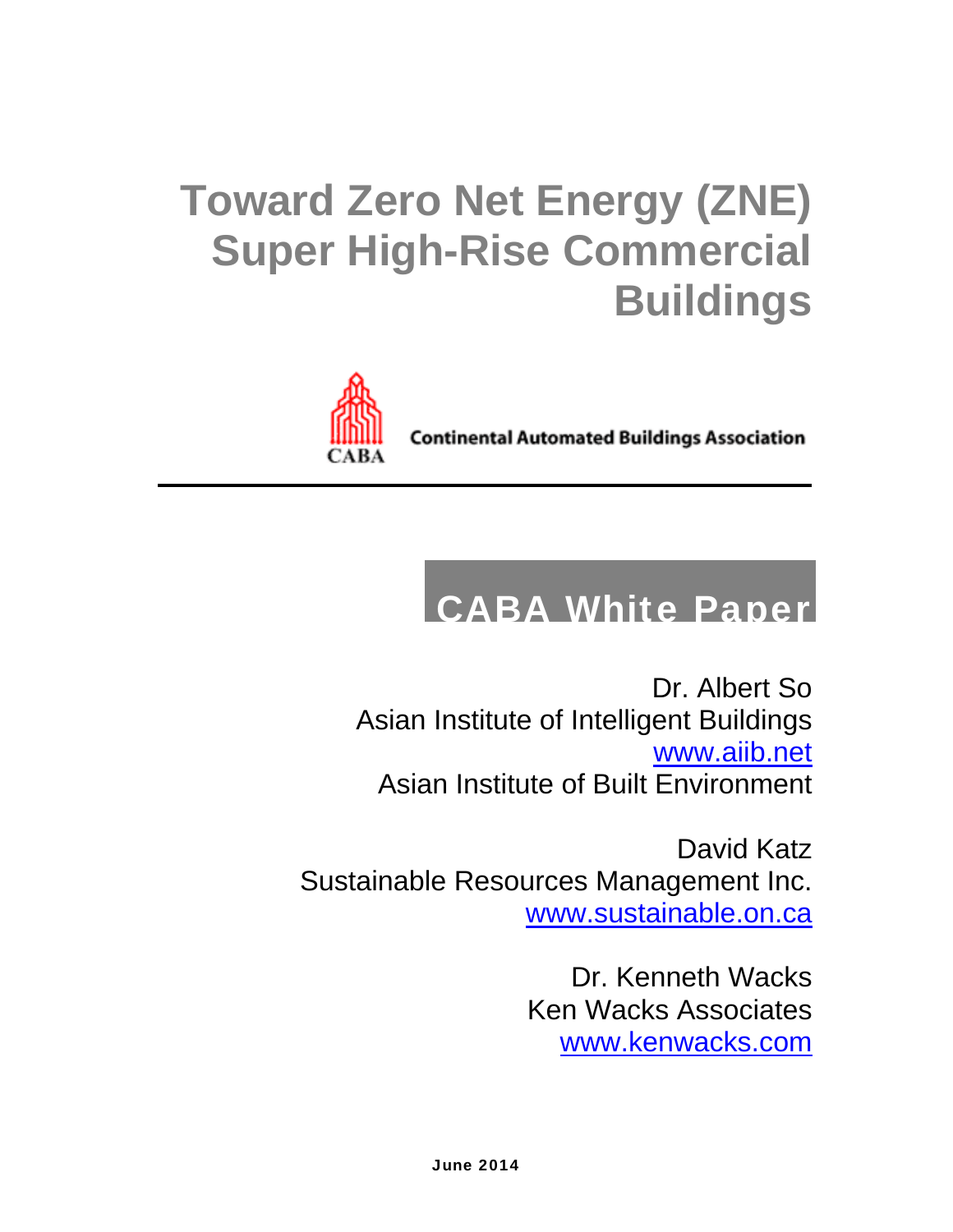This white paper is published by the **Continental Automated Buildings Association**.

The Continental Automated Buildings Association (CABA) **(www.caba.org)** is an international not‐for‐profit industry association dedicated to the advancement of intelligent home and intelligent building technologies. CABAʹs mandate includes providing its members with networking and market research opportunities.

CABA also encourages the development of industry standards and protocols, and leads cross‐ industry initiatives. The organization is supported by an international membership of nearly 300 companies involved in the design, manufacture, installation and retailing of products relating to home automation and building automation. Public organizations, including utilities and government are also members.

This white paper is available for download at: http://www.caba.org/caba-white-papers.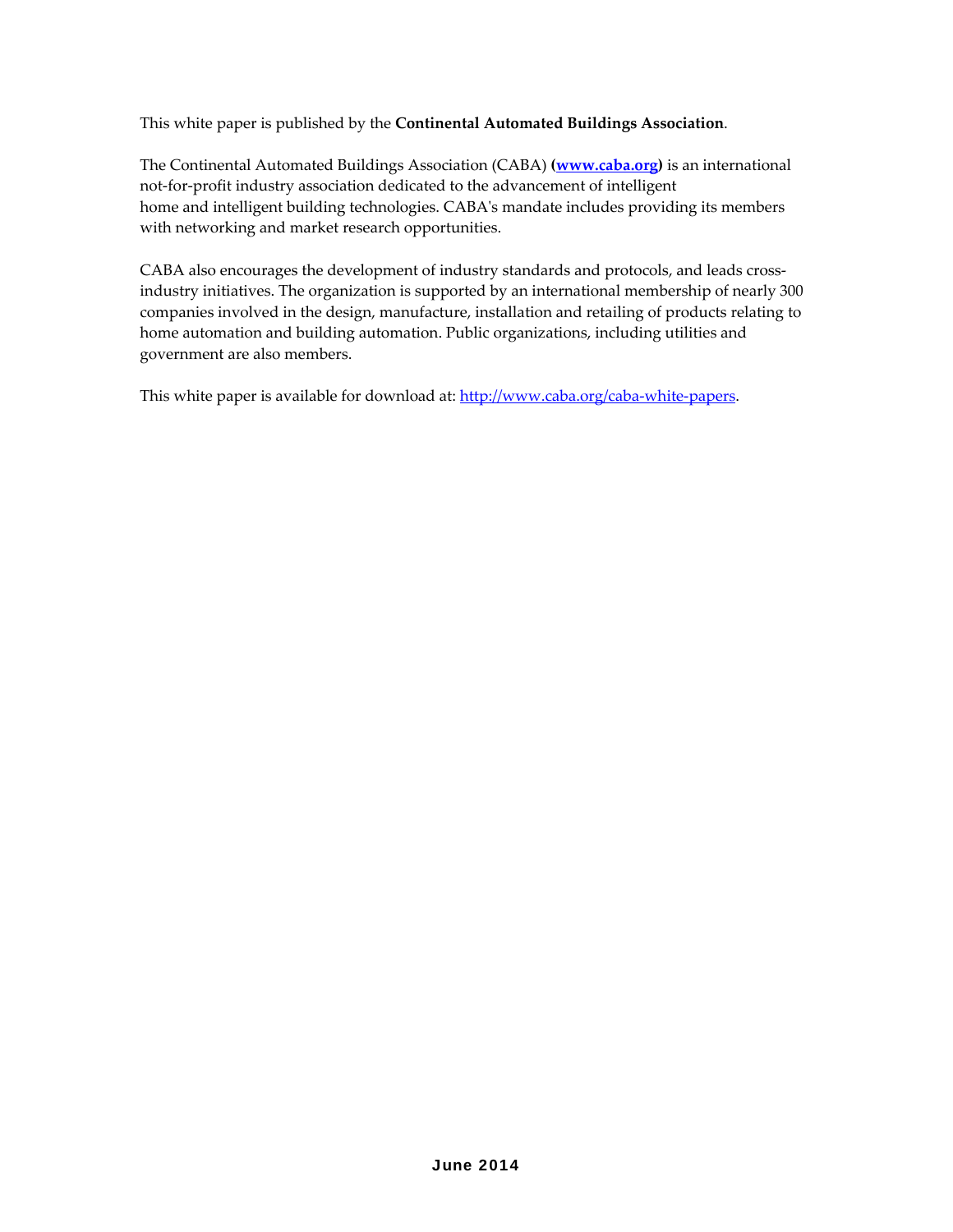#### Executive Summary

The Energy Independence and Security Act passed by the U.S. Congress in 2007 (EISA 2007) set ambitious energy goals:

- Zero net energy (ZNE) for all new commercial buildings by 2030;
- Zero-energy target for 50% of U.S. commercial buildings by 2040;
- Net zero for all U.S. commercial buildings by 2050.

Can these goals be achieved, in particular, for super high‐rise commercial buildings above 50 stories in height? This white paper first reviews the driving force from the U.S. government, both federal and state. Then, different definitions of ZNE are discussed. State-of-the-art technologies that could possibly help buildings fulfill a target of EUI=21 kBtu/sf/yr or 239 MJ/m2/yr or less to become ultra low energy buildings are briefly introduced. A simple estimation shows that this goal for a super high‐rise office tower is impossible by relying on on‐site renewable energy generation. This paper presents a concept for a feasible net‐zero solution applied to a building cluster consisting of an office building and the homes of the managers at the companies located in the building. In this way, an ultra low energy super high‐rise building could be integrated as a component of the ZNE community or cluster consisting of the office building plus the houses and apartments of the managers who work for the companies in the building. (This proposal is limited to managers since it may be too complicated to involve all building occupants in such a program.)

The lead author of this paper, Albert So, was inspired to explore this topic by the February 2010 presentation on "Zero Net Energy Buildings" of Dr. Dru Crawley at the ASHRAE Hong Kong Chapter. This paper is dedicated as a compliment to Dr. Crawley. Some use the term NZEB (Net Zero Energy Building), but in this article we consistently use the term "ZNEB," which has the same meaning but was defined in EISA 2007.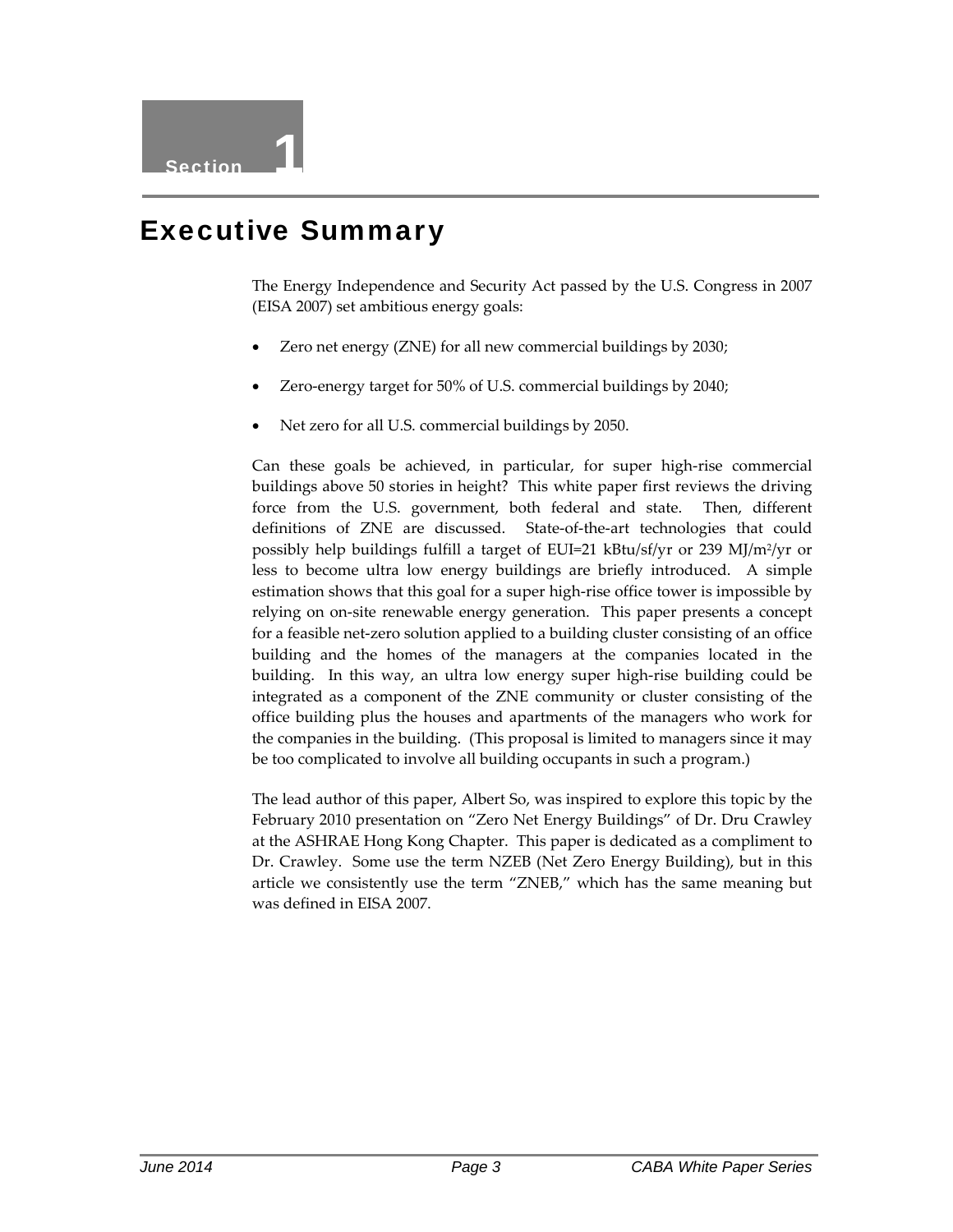#### The Pressing Demand

Limitation in energy resources became apparent in 1973 with the first global oil crisis. In October 1973 members of the Organization of Arab Petroleum Exporting Countries publicly announced an oil embargo. By the end of the embargo in March 1974, the price of crude oil had increased from US\$3 per barrel to \$12. Although that was mainly a political issue, people around the world were alarmed by the consequences of an oil shortage. In 1979, a second oil crisis occurred in the United States because oil production was reduced during the Iranian Revolution. Though the supply was not that inadequate, the price of crude oil had increased to \$39.50 per barrel over a period of one year. Building automation suppliers worldwide expanded their products from simple sensing with thermostats to more complex energy management systems (EMSs).

In the early 1990s another global phenomenon shocked us in addition to the inadequacy of oil supply. Scientists discovered a substantial increase in "Global Warming," which refers to the continuing rise in the average temperature of the Earth. Since the beginning of the 20th century, the average temperature of the Earth surface has increased by about 1.4  $\circ$ F (0.8  $\circ$ C) with about 1.0  $\circ$ F (0.6  $\circ$ C) of such warming occurring over the past three decades (NRC 2011). Natural factors, like orbital variations, solar output, volcanism, plate tectonics, etc., may influence global temperature variations. However, human activities are prime culprits of "Climate Change" and the foreseeable disasters that may ensue. We therefore learned that even if there is an adequate supply of crude oil, mankind still needs to conserve energy that is produced by either fossil fuel or other greenhouse gas (GHG)‐emissive ways because GHGs are considered a key contributor to global warming.

At the same time, terms like "environmentally friendly activities," "green technologies," and "sustainability" have been discussed on a daily basis because the rapid growth of our economy over the past half‐decade has exhausted resources, not just energy. One popular definition of "sustainable development" by the Brundtland Commission's 1987 report of the World Commission on Environment and Development of the United Nations is "the kind of development that meets the needs of the present without compromising the ability of future generations to meet their own needs." As a result, the need for "Zero Net Energy Buildings" is an imperative.

According to Section 422 of EISA 2007, "Zero Net Energy Commercial Buildings Initiative," High Performance Green Building Partnership Consortia were to be established by the Commercial Director. Also, the term "Zero Net Energy (ZNE)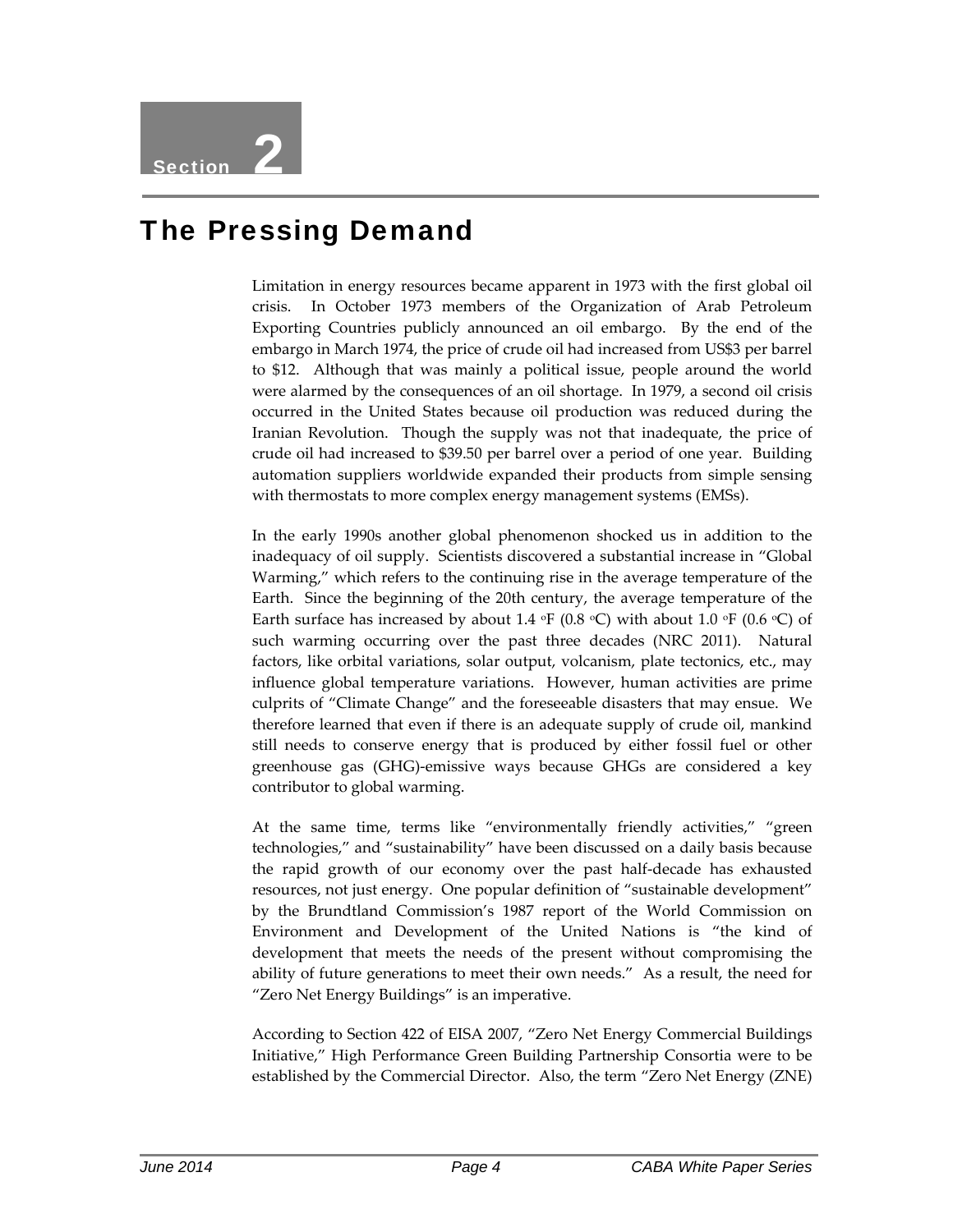Commercial Building" is defined to be a high‐performance commercial building that is designed, constructed, and operated:

- a) to require a greatly reduced quantity of energy to operate;
- b) to meet the balance of energy needs from sources of energy that do not produce GHGs;
- c) in a manner that will result in no net emissions of GHGs; and
- d) to be economically viable in all climate zones of the nation: marine, hotdry, hot‐humid, mixed‐dry, mixed‐humid, cold, very cold, subarctic.

The goal of EISA is the realization of ZNE for:

- a) any commercial building newly constructed in the U.S. by 2030;
- b) 50% of the commercial building stock of the U.S. by 2040; and
- c) all commercial buildings in the U.S. by 2050.

Various states actively supported EISA and followed with legislation. According to the New Buildings Institute (NBI 2014), California requires all new residential construction to be ZNE by 2020. All new California commercial buildings must achieve this ZNE goal by 2030; 50% of the square footage of existing state‐owned buildings must be ZNE by 2025 (Title 24, the energy efficiency portion of the building codes of California). Washington State requires a 70% reduction in energy consumption by 2031 relative to the 2006 Washington State Energy Code (2012 Washington State Energy Code). The U.S. Department of Energy also established a goal of creating the technology and knowledge base for costeffective net-zero energy commercial buildings by 2025. In the European Union, a March 2009 resolution required that by 2019 all newly constructed buildings produce as much energy as they consume on‐site.

In Canada, similar efforts to reduce energy in office buildings are underway. An Ontario Feed in Tariff (FIT) similar to the one in Germany has provided the stimulus for a large increase in renewable energy projects including many with solar (photovoltaic, PV) rooftop installations. These PV projects were initially paid more than 80 Canadian cents / kWh for grid-connected projects under 10 kW and now, as PV costs drop rapidly, the MicroFIT rates are much lower at 39.6 Canadian cents / kWh for the roof top solar. Also, larger FIT projects now receive lower rates and the FIT program is limited to less than 500 kW for 20‐year fixed-rate contracts. In order to receive the FIT payments and the energy efficiency incentive, the recipient must hand over any environmental credit to the Ontario Power Authority. The Authority is using the revenues of all electricity customers to fund these programs and intends to trade or to retire these credits as part of their overall GHG reduction commitments.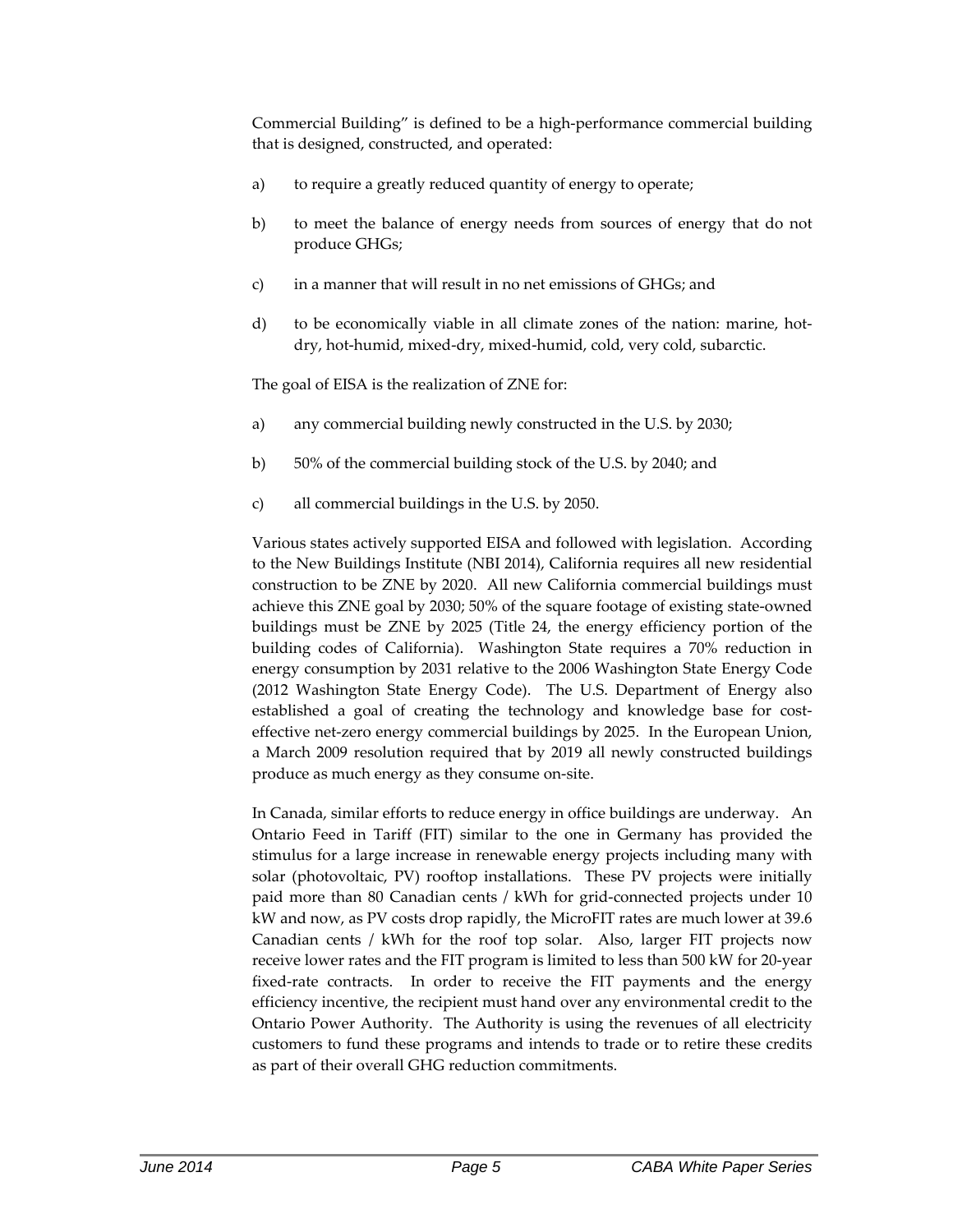In the Canadian office building sector, the Real Property Association of Canada (REALpac) has set a significantly low energy target of 20 ekWh/sf (68.2 ekBtu /sf) by 2015. While the objective was not to meet a Zero Net Energy building target, it does make existing buildings more energy efficient while lowering energy costs and emissions. The following summary from their website describes their 20 by 15 program:

In September 2009, REALpac, in collaboration with the Canada Green Building Council ("CaGBC") and the Building Owners and Managers Association of Canada ("BOMA Canada"), adopted an energy consumption target for office buildings of 20 equivalent kiloWatt hours of energy use per square foot of building area per year ("20 ekWh/ft<sup>2</sup>/year"), to be achieved by 2015.

More details about the challenges and the energy benchmarking are available at: http://www.realpac.ca/?page=RPEBP1Intro

While the target is much greater than the EUI=21 kBtu/sf/yr for Zero Net potential, it is the recognition that many existing buildings cannot be Zero Net, but they can reduce their energy intensity considerably. New construction meeting LEED and Green Globes ratings promotes greater improvements in energy performance and incorporates renewables where beneficial. New buildings are pursuing GREEN and High Performance objectives while realizing the climatic conditions in Canada may make on‐site Zero Net Energy office buildings of any significant size improbable without modification to the definition. Maintaining lower energy usage requires that buildings operate properly. The Continental Automated Buildings Association (CABA) developed the Building Intelligence Quotient (BiQ), which is a rating program complementary to the GREEN building and Energy Star programs. BIQ helps keep the owners and operators of building automation systems aware of building performance, thereby contributing to the Net Zero Energy objectives.

The issue of climate change and the opposing views are as strong in Canada as elsewhere. While Canada is a producer of fossil fuels for export, the electric power is mostly provincially owned and low in GHGs since it is based on hydro and nuclear sources. Carbon reporting for some government buildings is now required, and there is a Carbon Neutral Program with a registry for exchanging credits.

Canada, U.S., and Mexico have an environmental commitment under the North American Free Trade Agreement (NAFTA) to reduce environmental impacts of buildings and in other areas such as transportation and collaboration on programs like the C40 for cities to reduce energy. *Challenge and Sustainable 2030* cities include Canadian members. While not having a similar Zero Net Energy Building mandate or law as the U.S., Canada has many Chapters in the AEE, BOMA, CABA, IFMA, and other North American associations affecting the office building sector. ASHRAE, Green Globes, LEED, and other standards for High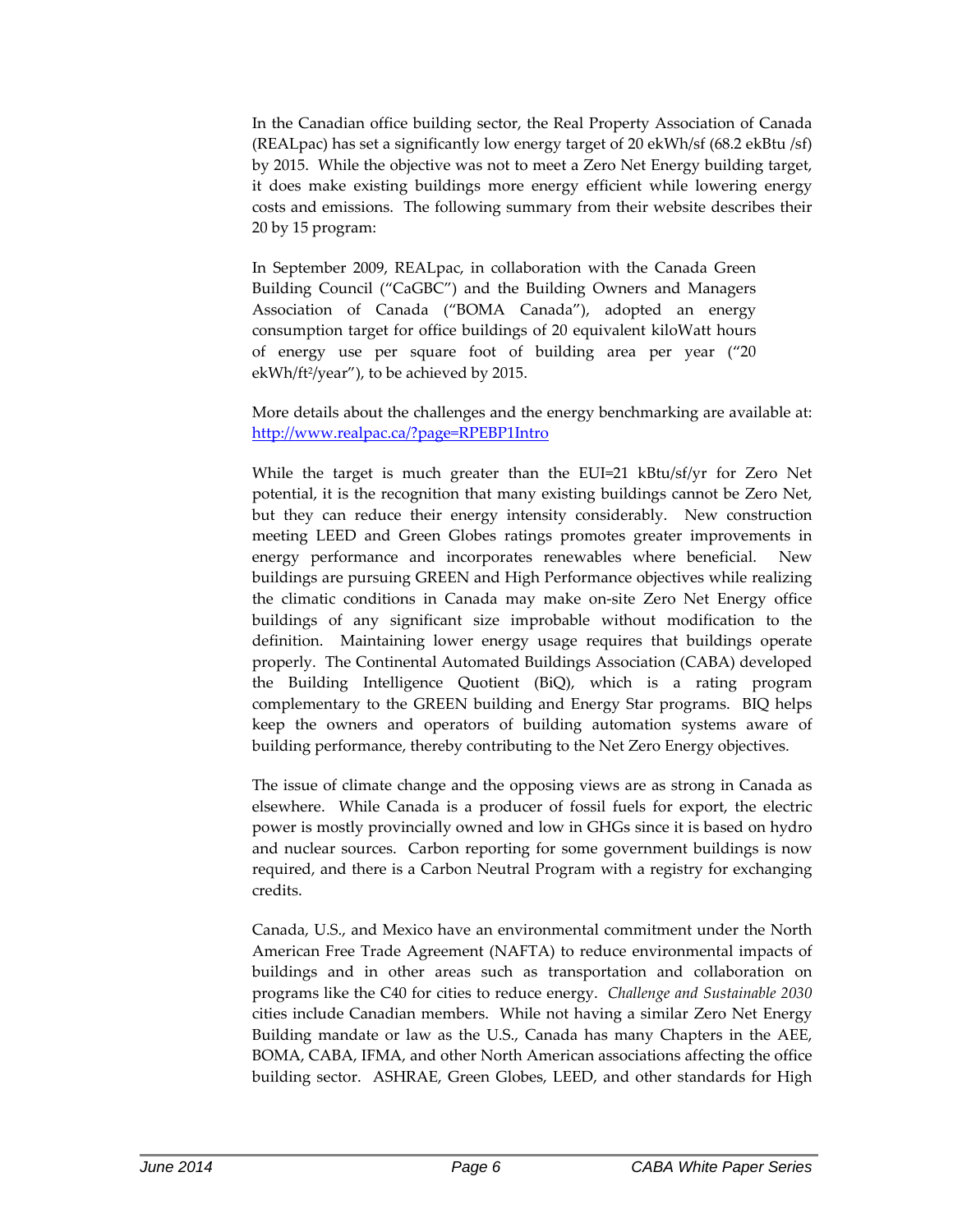Performance Buildings are also used in Canada with modifications to local conditions where applicable.

The Solar Net Energy Building Research Network (SNEBRN) is currently the major Canadian research effort in smart zero net energy buildings. It brings together 29 Canadian researchers from 15 universities to develop the smart zero net energy homes and commercial buildings of the future. The Network also includes researchers and experts from Natural Resources Canada (NRCan) and Hydro‐Québec. Industrial partners from the energy and construction sectors are involved in most projects, developing the know‐how that will help them compete in the global market. The Web site at http://www.solarbuildings.ca/index.php/en/ has a wealth of information on these activities and conferences.

We only have sixteen years to meet the U.S. federal target by making sure all new commercial buildings are ZNE. This is challenging especially since commercial buildings vary considerably in height, size, and purpose. Can the goal of EISA 2007 be achieved, in particular, for those super high‐rise office buildings? This is the central theme of this white paper. The statistics of tall buildings in North America are available at www.skyscraperpage.com.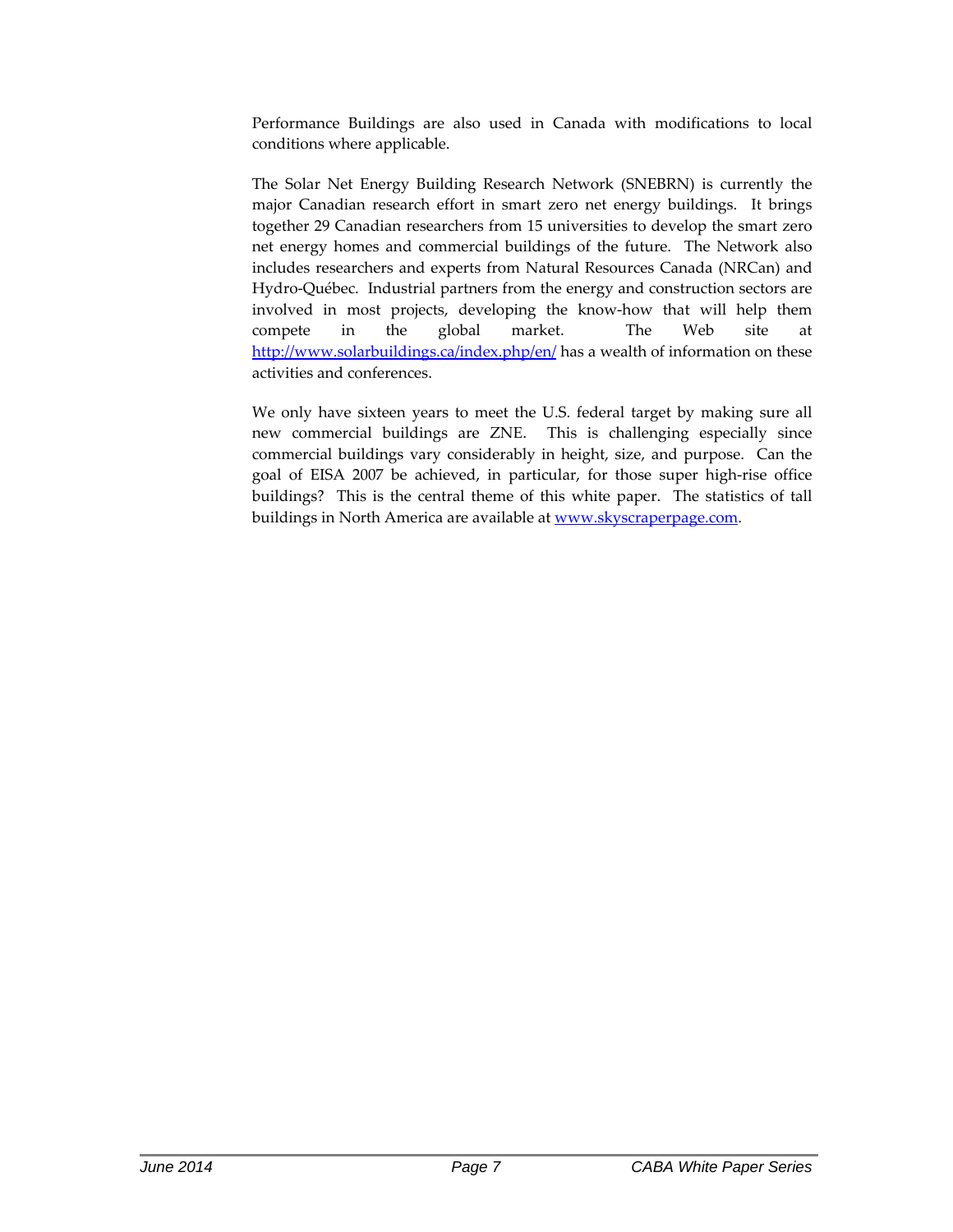#### Definitions and Characteristics of ZNEBs

There are many definitions for a ZNEB. According to the National Renewable Energy Laboratory (Torcellini *et al..* 2006), a U.S. Department of Energy facility, there are up to four definitions.

- a) Class 1: Net‐Zero Site Energy: produces as much renewable energy as it uses annually within the footprint of the building, when accounted for at site.
- b) Class 2: Net‐Zero Source Energy: produces (or purchases) as much renewable energy as it uses annually, when accounted for at the source. Source energy refers to the primary energy used to extract, process, generate, and deliver energy to the site. An appropriate set of site-tosource conversion multipliers is applied to the calculation of imported and exported energy.
- c) Class 3: Net‐Zero Energy Costs: a building in which the amount the utility pays the building owner for the renewable energy the building exports to the grid is at least equal to amount the owner pays the utility for energy services and energy used annually.
- d) Class 4: Net Zero Energy Emissions: produces (or purchases) enough emissions‐free renewable energy to offset emissions from all energy used in the building annually. Carbon, nitrogen oxides, and sulfur oxides are common emissions that ZEBs offset.

The U.S. Department of Energy National Renewable Energy Laboratory (NREL) (Pless *et. al.* 2010) also proposed a classification grading system for options of ZNEBs based on the renewable energy sources that a building uses, from ZNEB:A to ZNEB:D, as shown below:

- a) ZNEB:A buildings generate and use energy through a combination of energy efficiency and renewable energy collected within the building footprint. They certainly belong to Class 1. Qualifying as Class 3 may be difficult, depending on the multipliers used.
- b) ZNEB:B buildings generate and use energy through a combination of energy efficiency, renewable energy generated within the building footprint as well as within the site. They also belong to Class 1. Qualifying as Class 3 may be difficult, depending on the multipliers used.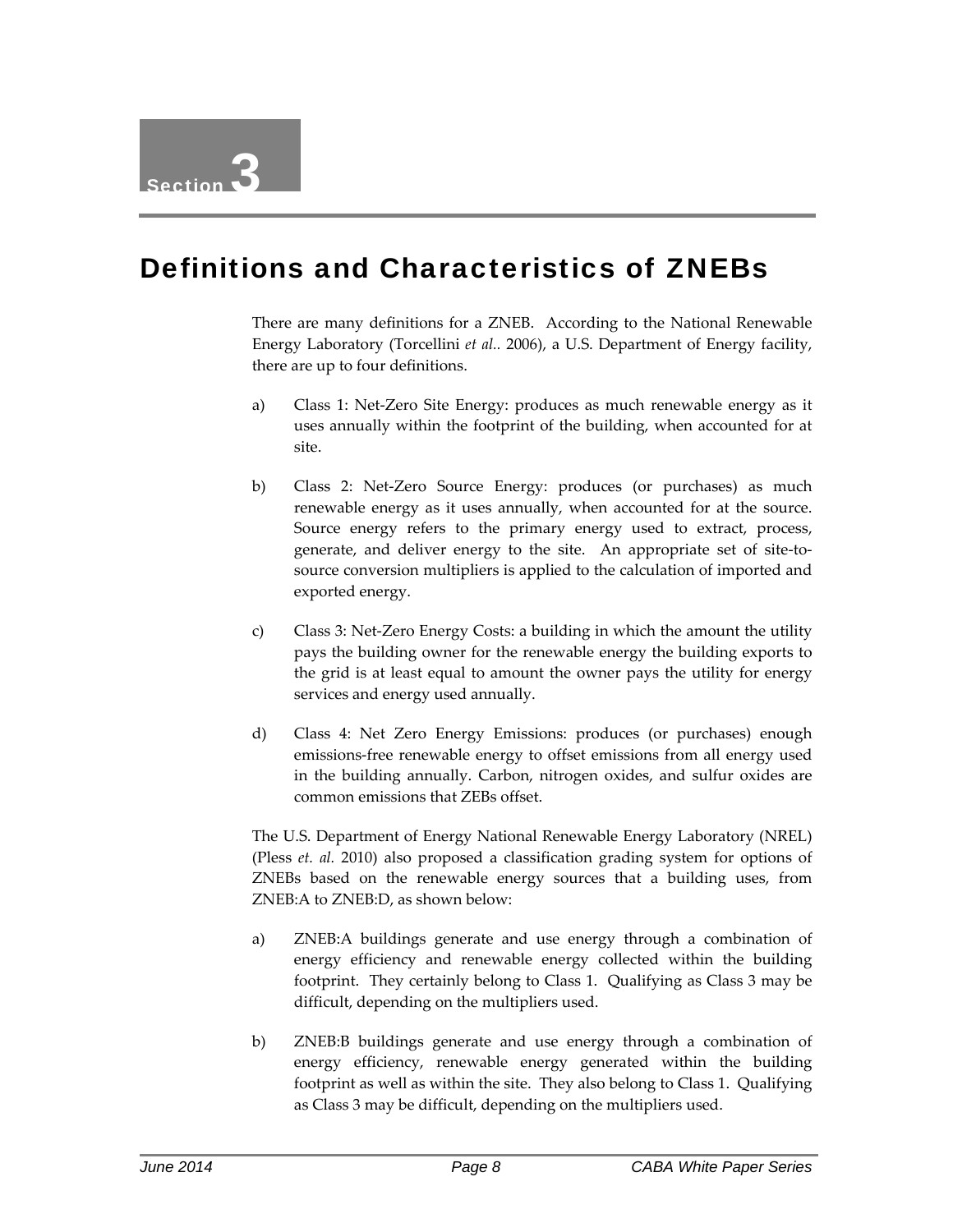- c) ZNEB:C buildings use renewable energy strategies as ZNEB:A and ZNEB:B buildings as far as possible but uses off‐site renewable resources that are brought on-site to produce energy. They may be classified as Classes 1, 2, and 3 depending on the carbon‐neutral renewables used.
- d) ZNEB:D buildings use energy strategies of the three mentioned above but can purchase certified off-site renewable energy such as utility-scale wind from certified sources. They could be qualified as Classes 2 and 4, but not 1 and 3.

According to a white paper from Johnson Controls (Nesler et al.. 2009), there are various common characteristics of zero-energy buildings, including:

- a) They are not large, usually one or two stories tall;
- b) Efficiency comes first and every bit counts in terms of load reduction, systems efficiency, regenerative systems, and renewable systems;
- c) Integrated design and operation are necessary because a successful ZNE building should be based on a joint effort of owners, designers and architects, contractors and operators;
- d) On‐site renewable energy, mainly in terms of solar power and wind, is a priority;
- e) Grid connection is a must to achieve an annual energy balance; once an ZNE building is connected to a grid, it becomes a Demand Responsive Building (DRB) but an attractive utility pricing model must be available to promote excess power generated on‐site be fed back to the grid (CABA 2012);
- f) A good monitoring and verification process is necessary to validate the achievement continuously.

Feature (a) is no longer true, but at present ZNE buildings are still limited in height. Feature (d) actually poses a limit to the height of the building. In coming sections, we will examine the current status and technologies that enable ZNE buildings.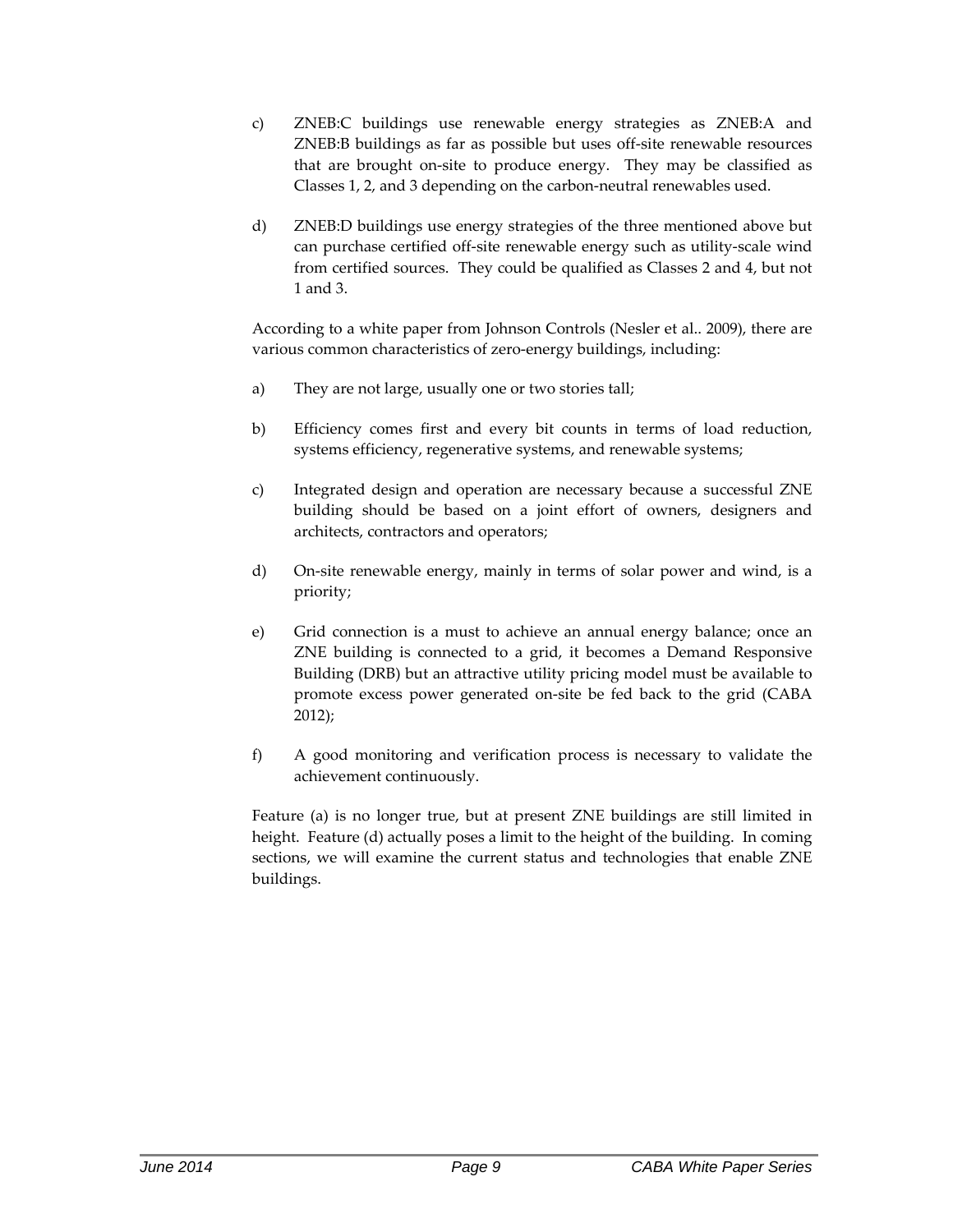# Section 4

### Current Status of Commercial Buildings and the Gap

The most popular benchmarking parameter for measuring the efficiency of energy utilization of buildings is EUI (energy utilization index) expressed in either kBtu/sf/yr (IP unit) or MJ/m2/yr (SI unit), which refers to the total energy consumption of the entire building divided by the total floor area over a year. Here, energy refers to all kinds of non-renewable energy such as electricity and gas. The latest report of NBI (NBI 2014) reveals that by the end of 2013, nationwide, there are 33 ZNE verified buildings or districts distributed across the nation at different climate zones and 127 emerging buildings or districts (i.e. projects with a target to ZNE). And there are 53 ultra‐low energy buildings whose EUI is comparable to ZNE building. In other words, if renewable energy sources like PV panels are installed, it is not difficult for these ultra-low energy buildings to become ZNE buildings. NBI (NBI 2014) also reports that the EUI of a list of 24 verified ZNE, emerging and ultra‐low energy office buildings lies within a range from 13 (148 MJ/m<sup>2</sup>/yr) to 33 kBtu/sf/yr (375 MJ/m<sup>2</sup>/yr). The average EUI of verified ZNE office buildings is 21 kBtu/sf/yr (239 MJ/m<sup>2</sup>/yr) versus 93 kBtu/sf/yr (1056 MJ/m2/yr), the 2003 average national EUI of all commercial buildings. This represents a huge reduction of almost 80%.

Therefore, it is obvious that load reduction is the prime means for achieving ZNE. Table 1 shows the EUI roadmap of heading towards the goal for commercial buildings.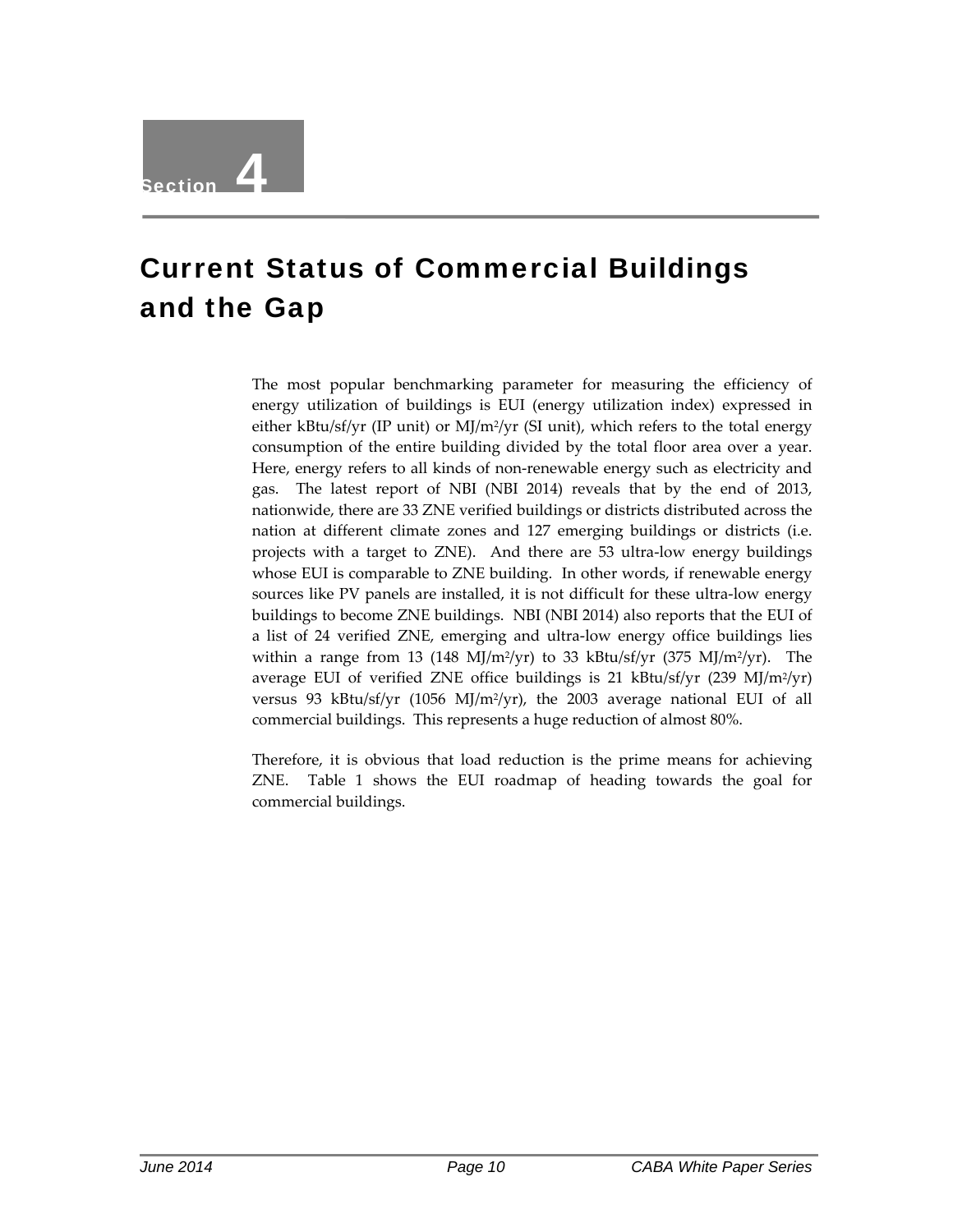| EUI in kBtu/sf/yr<br>$(MJ/m^2/yr)$ | Standard adopted                                                   | Source                       |
|------------------------------------|--------------------------------------------------------------------|------------------------------|
| 100 (1136)                         | ASHRAE 90-75 & 90A-80                                              | NBI Selected Policies (2014) |
| 93 (1056)                          | <b>CBECS</b>                                                       | NBI (2014)                   |
| 89 (1011)                          | ASHRAE 90.1-1989                                                   | NBI Selected Policies (2014) |
| 84 (954)                           | <b>ASHRAE 90.1-2001</b>                                            | NBI Selected Policies (2014) |
| 70.7 (803)                         | <b>ASHRAE 90.1-2004</b>                                            | Griffith et al. (2007)       |
| 58 (659)                           | ASHRAE 90.1-2010                                                   | NBI Selected Policies (2014) |
| 40.3 (458)                         | Max Tech energy efficient scenario                                 | Griffith et al. (2007)       |
| 21 (239)                           | Verified office ZNE buildings                                      | NBI (2014)                   |
| 12.2 (139)                         | Max Tech energy efficiency scenario with PV Griffith et al. (2007) |                              |

*Table 1 – EUI roadmap*

The verification process of NBI is detailed in the NBI references below from 2012 and 2014. The "Max Tech energy efficient scenario" was a theoretical maximum in the NREL simulation (Griffith 2007), which is the basic scenario for analyzing the opportunities for ZNE buildings. This scenario includes improvements in the building envelope, lighting systems, plug and process loads, HVAC, and on‐site generation, with the best estimated projections for what would happen in 2025. How could the steps shown in Table 1 be achieved? State‐of‐the‐at technologies that help to lower the EUI are discussed in the next section.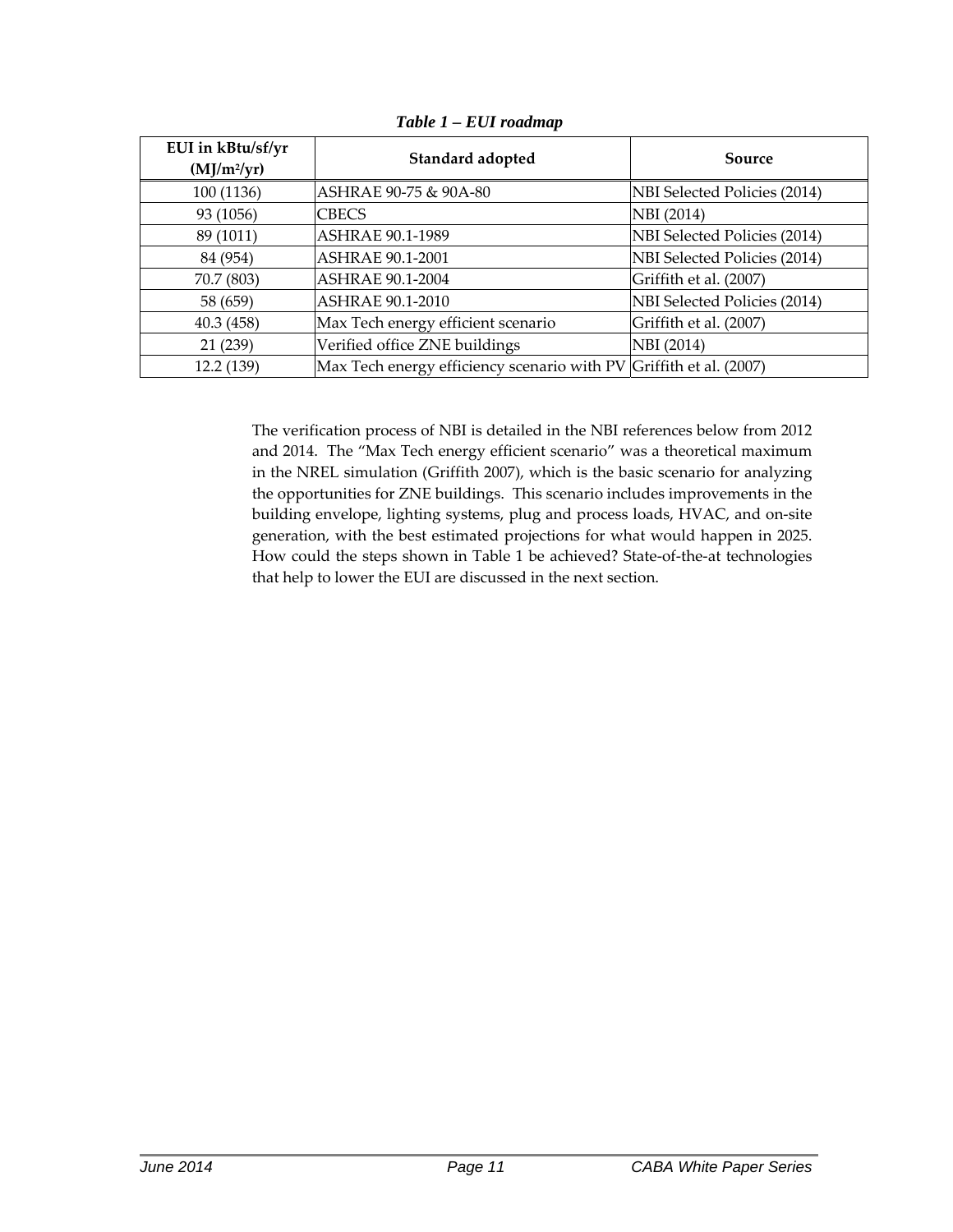#### Technologies to go Zero and Concerns

In Table 1, the "Max Tech energy efficient scenario" was proposed (Griffith et al. 2007) where it is possible for an office building to approach ZNE by adopting current technologies. Such technologies help lower the EUI of an office building significantly until it is close to 20-30 kBtu/sf/yr  $(227-341 \text{ MJ/m}^2/\text{yr})$ . Such buildings are described as "zero energy comparable" or "ultra-low energy". With the introduction of renewable energy sources like solar power and wind turbines, such buildings may be turned into ZNE. Table 2 shows a list of technologies that are currently available and have been applied to existing ZNE buildings.

| <b>Type</b> | Name of<br><b>Technology</b>                                        | <b>Brief Description</b>                                                                                                                                                                                                                                                                                                                             | <b>Remark</b>                                              |
|-------------|---------------------------------------------------------------------|------------------------------------------------------------------------------------------------------------------------------------------------------------------------------------------------------------------------------------------------------------------------------------------------------------------------------------------------------|------------------------------------------------------------|
| Passive     | Thermal insulation                                                  | Insulation with higher R values are used for floor slabs $(R-20+)$ ,<br>walls (R-45+) and roofs (R-60+) (unit is sf.F.hr/Btu; + means<br>equal to or higher than). Heat conduction through such wall can<br>be significantly reduced.                                                                                                                | Steel frame is<br>insulated under the<br>concrete footings |
|             | Low-E glass                                                         | Such glass allows visible light to go through but highly reduces<br>the transmission of infrared and ultraviolet radiation. U-values are design for office<br>preferably at or below 0.2 Btu/hr.sf.F (1.14 $W/m^2K$ ). Greatly<br>reducing the window-to-wall ratio to 25% or lower helps.                                                           | Curtain wall<br>buildings is no<br>longer the fashion      |
|             | Passive solar                                                       | The house is designed to collect, store and distribute much more<br>solar energy in the form of heat in winter and reject heat in<br>summer by considering window placement, clerestories, glazing<br>type, thermal insulation, thermal mass and shading. Its<br>effectiveness is very dependent on the local climate.                               | Less flexible for<br>high-rise office<br>buildings.        |
|             | Utilization of<br>daylight, and light<br>colored interior<br>paint. | Introduce more daylight (the visible spectrum only) into the<br>building by window placement, suitable building geometry and<br>light shelves to save energy for artificial lighting. A high<br>reflectance of interior pain can increase overall illumination with<br>the same amount of luminous flux. Low or no partitions improve<br>the effect. | Glare and uniform<br>illumination are<br>concerns.         |

**Table 2 – Current technologies for ZNE buildings**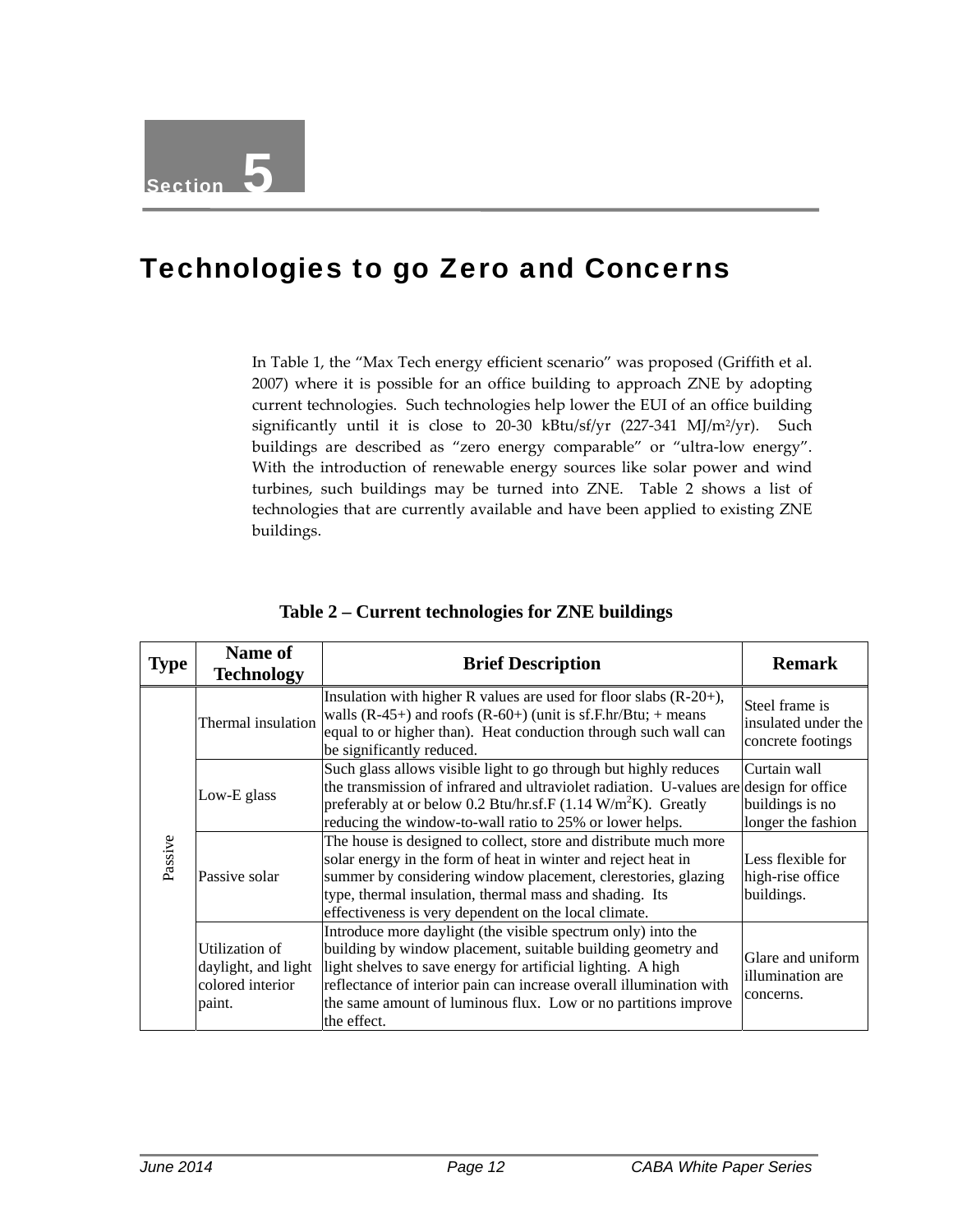| <b>Type</b> | Name of<br><b>Technology</b>                               | <b>Remark</b>                                                                                                                                                                                                                                                                                                                                                                                                            |                                                                                                                   |
|-------------|------------------------------------------------------------|--------------------------------------------------------------------------------------------------------------------------------------------------------------------------------------------------------------------------------------------------------------------------------------------------------------------------------------------------------------------------------------------------------------------------|-------------------------------------------------------------------------------------------------------------------|
| Passive     | Use of green. cool<br>roof and walls                       | Covering the roof and walls with plants maintains a constant and<br>low temperature on the surface of the façade, thus reducing the<br>amount of heat penetrating into the building interior and<br>eliminating the "Heat Island Effect" of cities. Evaporative cooling<br>a given element of the building, say the roof, by a shaded roof<br>water pond can maintain the ceiling temperature closed to the web<br>bulb. | Green roof is<br>applicable to high-<br>rise office<br>buildings but green<br>walls and roof<br>ponds may not be. |
|             | Natural ventilation                                        | When the enthalpy of outdoor air is slight lower than the desirable<br>enthalpy of indoor air, fresh air could be introduced into the<br>building naturally without any treatment by suitable architectural<br>design but issues with cleanliness, enthalpy variation, air speed,<br>acoustics and security should be considered.                                                                                        | Not necessarily<br>applicable to high-<br>rise office<br>buildings.                                               |
|             | Stairways                                                  | Make stairways an attractive and highly accessible part of<br>mobility in a building. This effect is obvious for short up- (1-3<br>stories) and down- (up to 1-6 stories) walks. The reliance on<br>elevators could thus be reduced.                                                                                                                                                                                     | Attractive<br>stairways may<br>occupy more<br>useful space.                                                       |
| Active      | Demand controlled<br>and energy<br>recovery<br>ventilation | The rate of ventilation is subject to occupant's demand based on<br>schedules, occupancy and indoor density of carbon dioxide etc. so<br>that the right amount of fresh and circulated air drawn. Thermal<br>wheels and heat pump thermal exchangers are used to cool down<br>or warm up fresh air based on seasons.                                                                                                     | A desirable<br>comfort level is a<br>necessity.                                                                   |
|             | Dynamic blinds<br>and windows                              | Dynamic blinds are automatically lowered or raised subject to the<br>incident sunlight. Dynamic windows can change transparency to<br>manage solar heat gain, glare and day-lighting.                                                                                                                                                                                                                                    | To reduce cost of<br>installation, the<br>window-to-wall<br>ratio must be low.                                    |
|             | Night purge                                                | When the outdoor air enthalpy is very high at daytime and low at<br>nighttime, substantial fresh air in drawn in either naturally or by<br>forced ventilation to flush warm air out of the building and cool<br>down the thermal mass for the next day, thus saving HVAC energy<br>consumption.                                                                                                                          | Again, this method<br>very much depends<br>on the local<br>climate and<br>cleanliness of fresh<br>air.            |
|             | Dedicated outside<br>air supply (DOAS)                     | By DOAS, the delivery of ventilating air must be separated from<br>the space conditioning systems for proper air distribution. If<br>possible, the outdoor air should be conditioned to handle all<br>indoor-latent load and part of sensible load. The remaining<br>sensible load is to be handled by warm/chilled beam/floor.                                                                                          | Good for offices<br>with low load<br>variation and at<br>suitable climate<br>zones.                               |
|             | Radiant heating<br>and cooling.                            | This is associated DOAS. With warm/chilled beams and DOAS,<br>up to 60% saving in energy consumption of the HVAC system is<br>possible.                                                                                                                                                                                                                                                                                  | Again, this is for<br>steady state<br>operation.                                                                  |
|             | Ground source<br>heat-pump                                 | The deep ground is a geothermal heat buffer because its<br>temperature is almost constant. Refrigerants or water in buried<br>copper tubes can extract heat from or inject heat into the ground<br>with heat exchangers.                                                                                                                                                                                                 | The civil work<br>may be expensive<br>but worth.                                                                  |
|             | Air conditioning<br>means                                  | Variable refrigerant flow (VRF) units are a better option than<br>conventional DX machines. Variable Air Volume (VAV) without<br>reheating is still considered one energy efficient air conditioning<br>means. Chillers with high COP (at least 7 or above) are still<br>useful contemporarily but the DOAS approach may be the trend.                                                                                   | VRF system may<br>not be suitable to<br>high-rise offices.                                                        |
|             | Ice storage                                                | This is for preparing thermal energy storage when the electricity<br>demand or cost is low, which can help to improve chiller<br>efficiency and meet peak demand.                                                                                                                                                                                                                                                        | This system may<br>mainly reduce cost,<br>not energy.                                                             |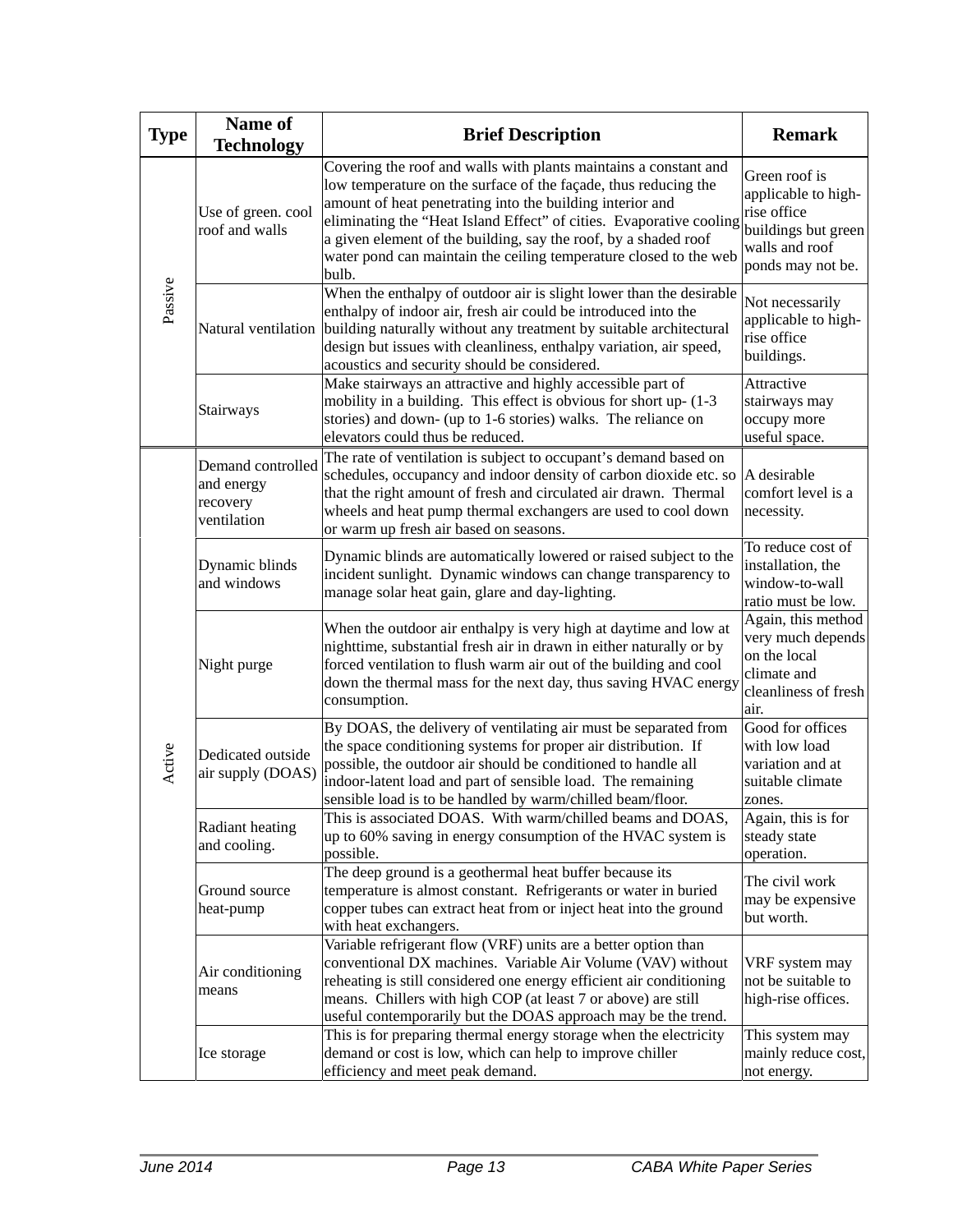| <b>Type</b> | Name of<br><b>Technology</b>                   | <b>Brief Description</b>                                                                                                                                                                                                                                                                                                                                                                                                | <b>Remark</b>                                                    |
|-------------|------------------------------------------------|-------------------------------------------------------------------------------------------------------------------------------------------------------------------------------------------------------------------------------------------------------------------------------------------------------------------------------------------------------------------------------------------------------------------------|------------------------------------------------------------------|
| Active      | Low lighting<br>power density<br>(LPD)         | T5 fluorescent tubes and LED lamps are to be used. In the near<br>future, all will be LED-based, with an efficacy from the current 60<br>lm/W to a target of over 200 lm/W by 2020. Then, the LPD in<br>$W/m2$ or W/sf could be lowered significantly.                                                                                                                                                                  |                                                                  |
|             | Occupancy sensors                              | For good housekeeping to turn on lights only when they are<br>needed.                                                                                                                                                                                                                                                                                                                                                   |                                                                  |
|             | Daylight photo-<br>sensor controls             | The luminous flux of daylight is not constant due to sun<br>movement and overcast etc. while a constant indoor illumination<br>is required. Artificial lighting is needed to supplement daylight<br>automatically.                                                                                                                                                                                                      | Sophisticated<br>control is needed.                              |
|             | Lighting<br>environmental<br>controls          | Functions of rooms inside an office building change from<br>meetings to presentations to workshops etc. with different<br>desirable illuminations. Addressable ballasts and automatic<br>dimming are needed to provide what is needed.                                                                                                                                                                                  |                                                                  |
|             | <b>BMS</b> and <b>KPI</b><br>energy dashboards | Energy management is one key function of modern building<br>management and automation systems. Dashboards showing key<br>performance indicates of all building systems, energy<br>consumption in particular, are important tools for the facility<br>management professionals to operate the building.                                                                                                                  |                                                                  |
|             | Advanced plug<br>strips                        | NBI (NBI 2014) discovers that plug load may account for 50% of<br>total energy consumption of a low-energy or ZNE building. So,<br>plug loads must be greatly reduced by advanced strips or<br>receptacles controlled by occupancy and schedules.                                                                                                                                                                       | This load profile is<br>beyond the control<br>of building codes. |
|             | Advanced<br>elevators                          | Permanent magnet synchronous machine (PMSM) drives,<br>vectored VVVF drives, regenerative braking, parking mode and<br>artificial intelligence based dispatching are saving energy for<br>elevators.                                                                                                                                                                                                                    |                                                                  |
| Renewable   | Photovoltaic<br>panels                         | PV panels are the major renewable energy sources at present.<br>They are installed on the roof, on walls, on overhung shades and<br>on parking lot covers. The module efficiency is usually below<br>20% but technology is advancing. Another efficiency, i.e.<br>conversion of power from DC to AC for connection to the grid,<br>needs to be considered as well, which is in the seventies to<br>eighties at present. |                                                                  |
|             | Wind turbines                                  | They are not practical for use on building roof in cities (wind<br>speed in megacities is usually low) while their efficiency is high at<br>wind farms. Some vertical axis design seems suitable for<br>buildings but the power capacity is relatively low.                                                                                                                                                             |                                                                  |
|             | <b>Biomass</b>                                 | The fuel is not local, thus transportation being a problem.                                                                                                                                                                                                                                                                                                                                                             |                                                                  |

Not all technologies available and described above may necessarily be applicable to super high-rise commercial and office buildings. In an office, human comfort that ensures high productivity is the key concern.

First, a uniform and constant lighting environment, 500 lux at a level 32 inches above floor level, has to be maintained. Glare, with a glare index above 16, is always unacceptable. Day‐lighting of course can help to save energy consumed by artificial lighting. The problem of daylight, coupled with the avoidance of unwanted solar gain and glare, has to be resolved. Possible solutions include attention to building orientation, window‐to‐wall ratios, varying window size, shape on different sides of buildings, and the incorporation of highly efficient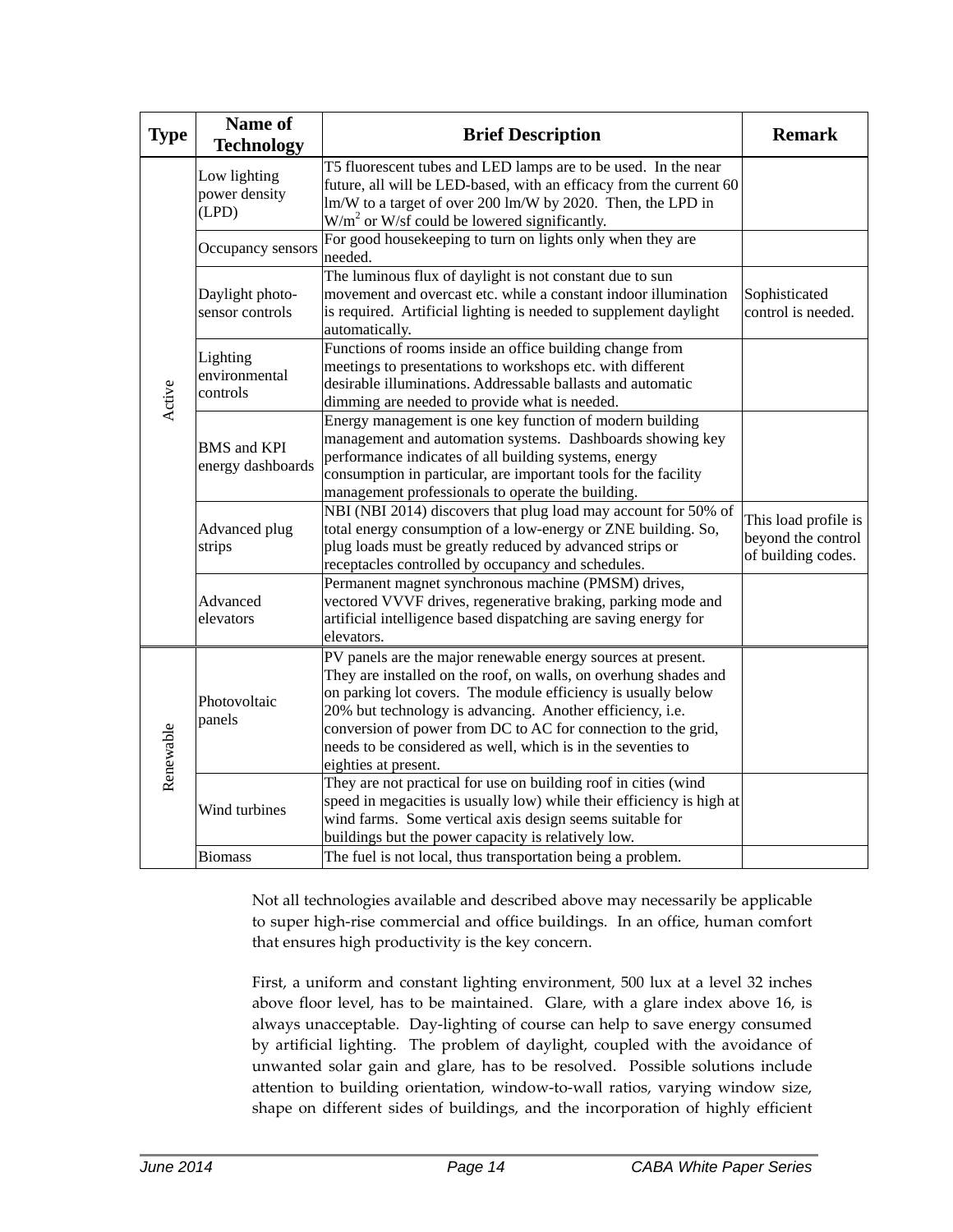glazing and exterior shading devices to cut off peak‐day sun angles. The indoor daylight factor must not be too high so that proper dimming of artificial light is able to supplement and result in a constant illumination level. Illumination control with light shelves pipes is not an easy task.

Natural ventilation, though desirable from an energy point of view, may not be applicable to office buildings due to inadequate air movement, temperature and humidity variation over the day, security problems, cleanliness of outdoor air in cities, and acoustic problems. Human thermal comfort is measured by a predicted mean vote (PMV) that combines six parameters, namely metabolic rate, cloth thermal insulation, dry bulb temperature, humidity, radiant temperature, and air speed as detailed in international standard ISO 7730. An indoor HVAC system for offices needs to address human comfort precisely, whichever methods is used because productivity is always the priority in an office.

Plug loads include workstations, laptops, mobile phones, office machines such as scanners and copies, etc., appliances inside the pantry like hot/cold water dispensers, coffee makers, microwaves, refrigerators, etc., and appliances in the bathrooms. Many of these loads are beyond the control of building codes, building designers, and facility operators. Occupants must be assisted and alerted whenever possible to lower the plug load demand. An energy dashboard readily shown on the web page for the building and accessible by all managers may be a good motivation.

By 2025, we should have high confidence that all these problems can be solved, as stated in the NREL "Max Tech energy efficient scenario."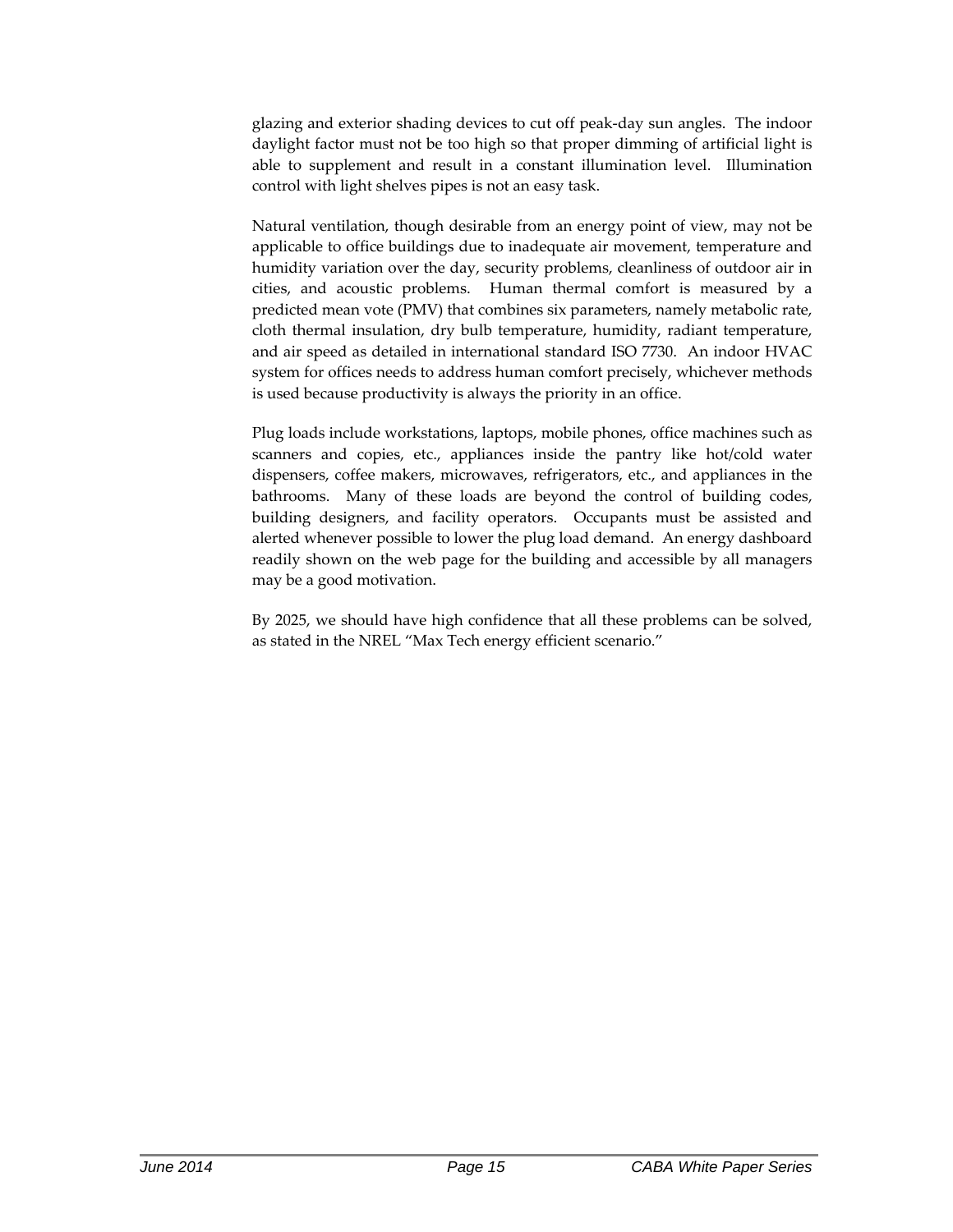### How High Can Commercial Buildings Go? – Limitations of Renewable Energy Sources

NREL (2007) did a comprehensive study on a large set of building models derived from the 2003 Commercial Buildings Energy Consumption Survey and found that the ZEB goal is largely achievable. Based on projects of future performance levels from currently known technologies and design practices, they found that 62% of buildings could reach net zero. In the executive summary, it was mentioned that "Achieving the ZEB goal on a given building project depends on four characteristics: (1) number of stories; (2) plug and process loads; (3) principal building activity; and (4) location. Single‐story buildings are the most likely to achieve net zero energy consumption. According to 2003 CBECS, 40% of the nation's commercial buildings are single story."

In 2012, Arup carried out a series of building simulations to determine the technical feasibility of ZNE buildings in California (Arup 2012). In the report, another benchmarking parameter, Time Dependent Valuation (TDV), was adopted in addition to the common EUI but the two values accidentally are quite close to each other. They concluded that the California ZNE goal is not easily achievable. Steps to reach ZNE include load reduction, passive systems, active efficiency, energy recovery, on-site renewables, and cogeneration. Very often, the parking lots have to be utilized by installing PV panels on the roof on the lots. Their findings are shown in Table 3 below.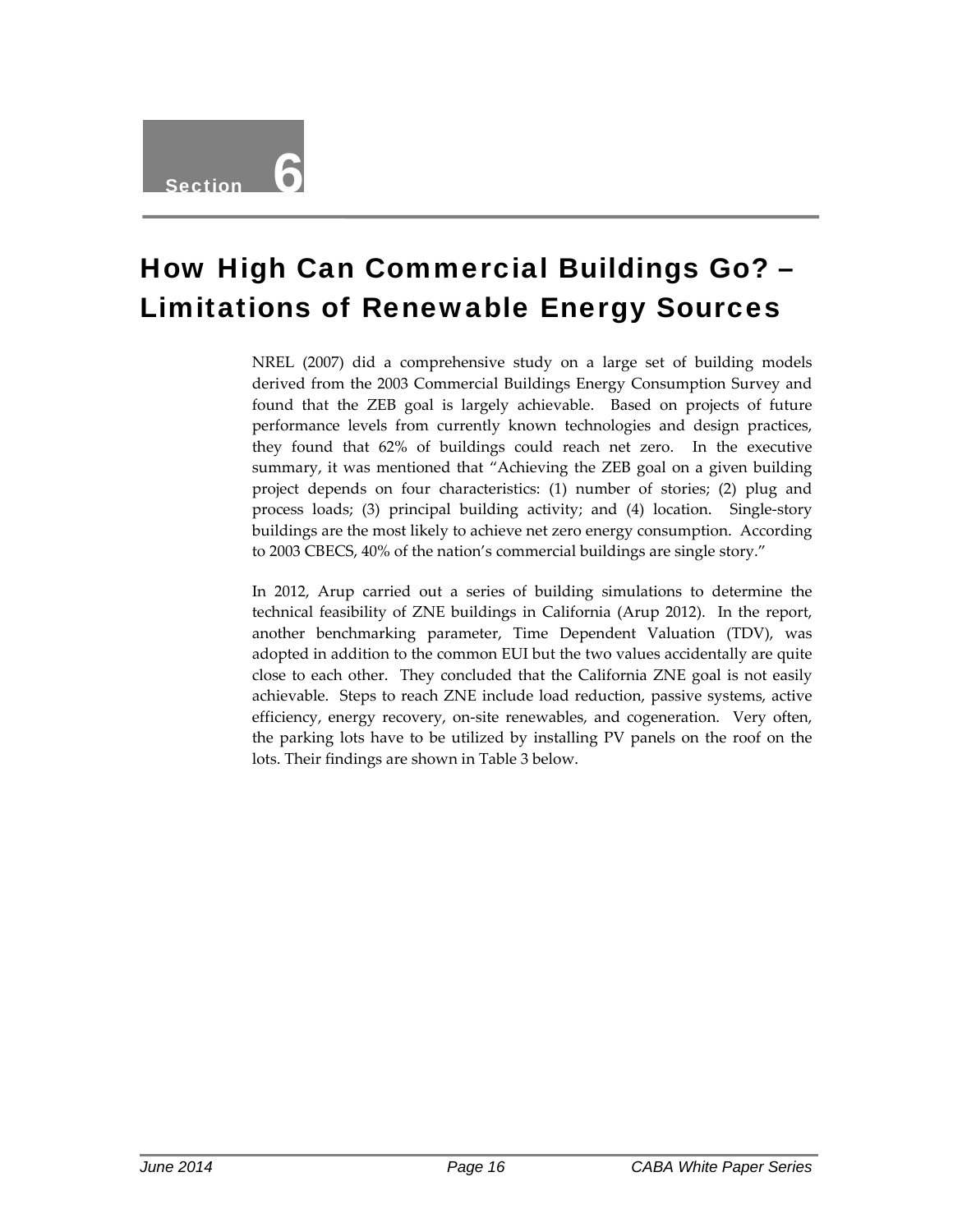| Type of Building under simulation   | <b>Possibility of NZE</b>                     |
|-------------------------------------|-----------------------------------------------|
| Single family residential (1 story) | Possible across all climate zones             |
| Multi-family low-rise (3 stories)   | Possible across all climate zones             |
| Multi-family high-rise (10 stories) | Impossible unless with parking lot PV         |
| Medium office (3 stories)           | Possible across all climate zones             |
| Large office (12 stories)           | Impossible unless with parking lot PV         |
| Strip mall (1 story)                | Possible across all climate zones             |
| High school (2 stories)             | Possible across all climate zones             |
| Large hotel (6 stories)             | Impossible unless with parking lot PV and CHP |
| Grocery (1 story)                   | Possible across all climate zones             |
| Sit down restaurant (1 story)       | Impossible                                    |
| Hospital (5 stories)                | Impossible                                    |
| Warehouse (1 story)                 | Possible across all climate zones             |

#### **Table 3 – Summary of exemplar samples of Arup's study (Arup 2012)**

From an international point of view, an office building with 12 stories cannot be considered a super high‐rise building, which should be at least 40‐50 stories in height.

In 2009, Phillips (2009) assessed the ZNE possibility purely by means of PV panels.

Here are the conclusions in the article:

- a) The facade is responsible for approximately 25% to 30% of sensible building loads in a hot climate in addition to occupants' load such as lighting, equipment and air‐conditioning. So, reduction in internal gains, latent load, and facade insulation should be done at the same time.
- b) The height of a building that can achieve ZNE is two or three stories.
- c) The climate of Abu Dhabi is hot and humid while regions of Middle East, Asia and North America could be similar.
- d) The reality of the analysis highlights that solar energy harvesting alone does not permit tall ZNEBs.

Here, a simple estimation is conducted for three cities: Seattle WA, San Jose CA, and Las Vegas NV. We base our calculation on officer towers of 50 stories each erected in these three cities with a gross floor area of  $7000$  sf  $(650 \text{ m}^2)$  per story (100 ft E‐W x 70 ft S‐N). Suppose the EUI per story of these exemplar ultra‐low energy buildings is 21 kBtu/sf/yr (239 MJ/m<sup>2</sup>/yr) by the year 2025 with a variety of technologies to reduce consumption. The street level is not considered a story, and the roof is at the 51st story while all refuge and mechanical stories are not counted. On the roof, a fixed PV panel of array size 5,376 sf (500 m2) is erected with an optimal tilt angle (location by location) to the horizontal and faces south, i.e. 180<sup>o</sup>. We are going to estimate the "solar budget" of this PV panel at all three cities. Although these three cities do not represent all North American cities,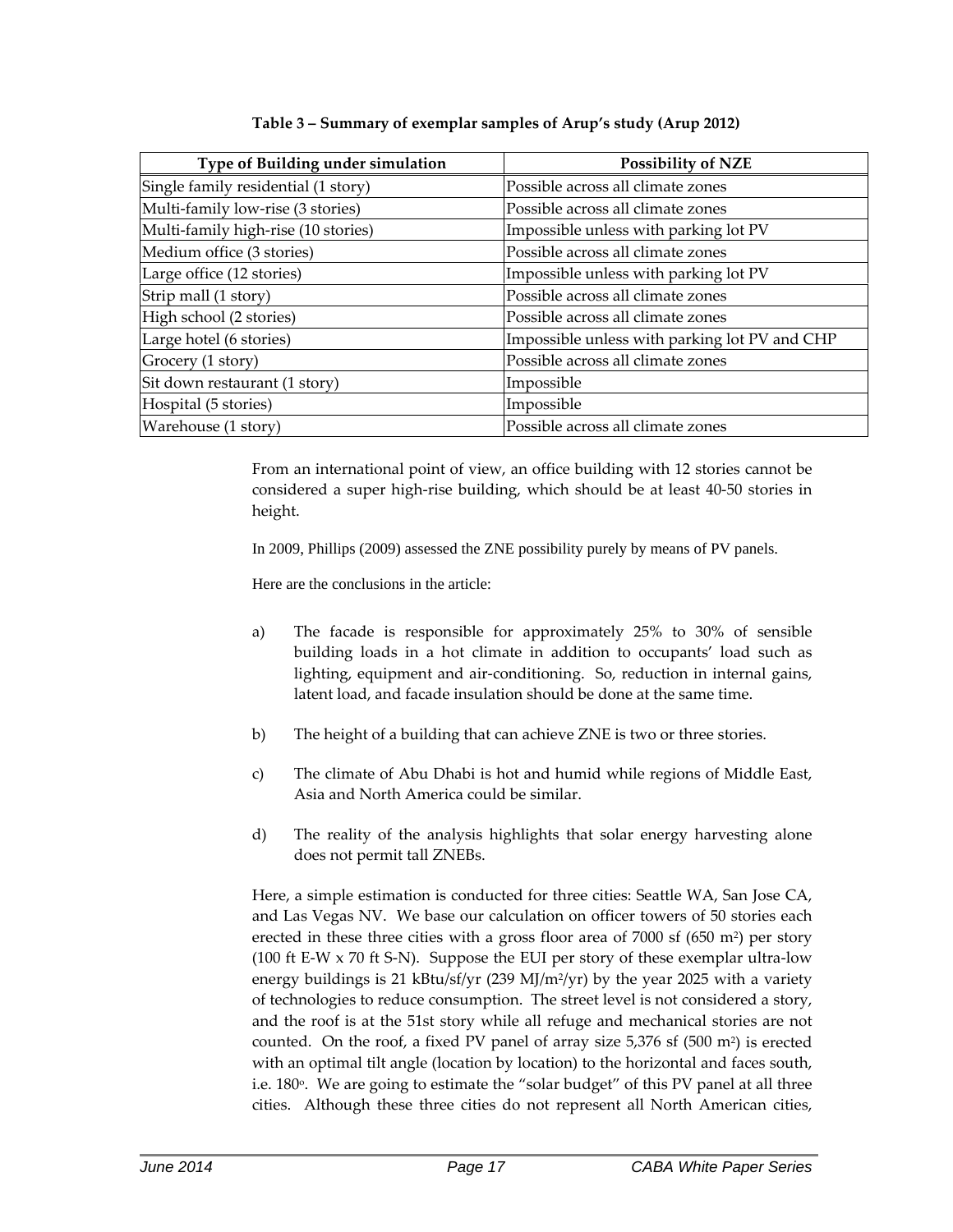they show that PV panels on the roof of a super high‐rise commercial building cannot make the building ZNE.

The "solar budget" is the renewable annual solar opportunity on‐site, varying from city to city. It can be calculated by using the PVWatts Calculator of NREL. The efficiency of common modules is 16% and the capacity of the PV system is 80 kW under this size. The DC‐to‐AC derate factor is 0.77. It should be noted that although the solar budget is still expressed in  $kBtu/sf/yr$  or MJ/m<sup>2</sup>/yr, the meaning is different. The area refers to the exact physical size of the PV array, not the floor area of the building. Table 4 shows the results.

| City          | Tilt Angle | Solar budget in $kBtu/sf/yr (MJ/m^2/yr)$ |
|---------------|------------|------------------------------------------|
| Seattle, WA   | $34^\circ$ | 49 (560)                                 |
| San Jose, CA  | 310        | 73 (827)                                 |
| Las Vegas, NV | 34°        | 81 (920)                                 |

*Table 4 – Solar budget of exemplar building at 3 cities*

Since the gross floor area of our exemplar office building is 7,000 sf per story with an EUI of 21 kBty/sf/yr, the total consumption of every story is 147 MBtu/story/yr. The PV array can produce 49 kBtu/sf/yr  $x$  5376 sf = 263 MBtu/yr in Seattle,  $73 \times 5376 = 393$  MBtu/yr in San Jose and  $81 \times 5376 = 436$  MBtu/yr in Las Vegas. A simple division shows us that the solar renewable energy can only turn a building of 2 stories to ZNE in Seattle, 3 stories in San Jose, and 3 stories in Las Vegas.

Some have proposed that PV panels can be installed on the vertical façade of the office building or on the covers of parking lots. Suppose the four vertical walls of the building in San Jose were covered with PV panels. The respective generation per sf per year is shown in Table 5.

| <b>Facing Direction</b> | KBtu/sf/yr | $MJ/m^2/yr$ |
|-------------------------|------------|-------------|
| South                   | 42         | 486         |
| East                    | 34         | 381         |
| West                    | 36         |             |
| North                   |            | 128         |
| <b>Total</b>            | 123        | 1402        |

*Table 5 – Generation of PV panels on 4 vertical walls of exemplar building at San Jose*

If the slab-to-slab height of every story were 13 ft  $(4 \text{ m})$ , the overall PV generation on each wall for every story would be as shown in Table 6.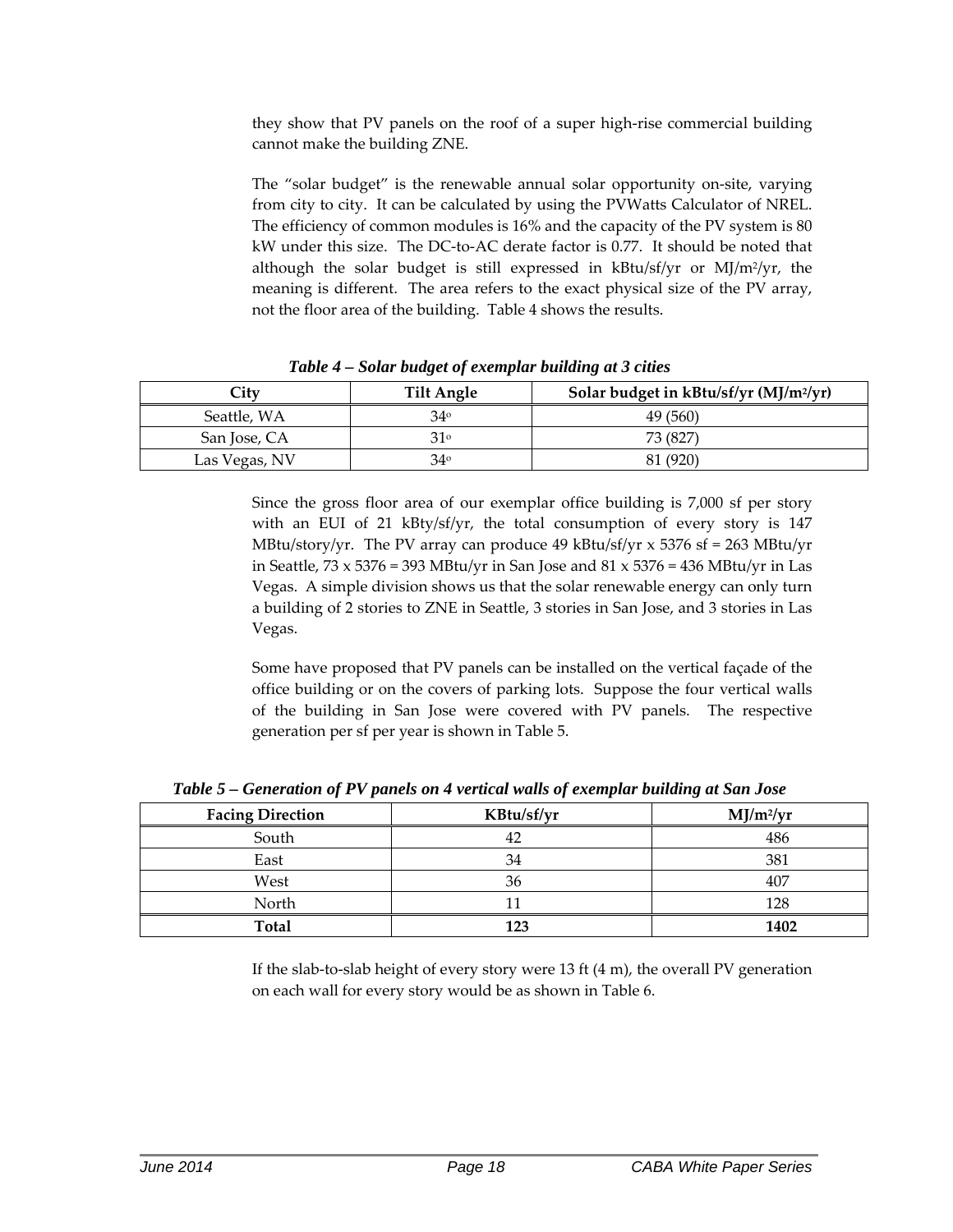| <b>Facing Direction</b> | $W$ (ft), $H$ (ft), Area (sf) | <b>Unit Generation</b><br>(kBtu/sf/yr) | <b>Total Generation</b><br>(Mbtu/story/yr) |
|-------------------------|-------------------------------|----------------------------------------|--------------------------------------------|
| South                   | 100, 13, 1300                 | 42                                     | 55                                         |
| East                    | 70, 13, 910                   | 34                                     | 31                                         |
| West                    | 70, 13, 910                   | 36                                     | 33                                         |
| North                   | 100, 13, 1300                 | 11                                     | 14                                         |
| Total                   |                               |                                        | 133                                        |

*Table 6 – Generation of PV panels on 4 vertical walls for every story at San Jose in IP unit*

Table 6 shows that even under an ideal situation, after the roof PV panels supply the first few stories in San Jose, the vertical PV panels can only produce 133 MBtu/story/yr at most while the demand is 147 MBtu/story/yr. The goal of a ZNE building is still marginally not accomplishable. However, this ideal situation, practically, is not feasible at all. The reason why super high-rise office buildings have to be constructed is that in commercial business districts (CBD), land is often so limited and expensive that super high-rise office buildings have to saturate the downtown. All these buildings are technically sun shades for the surrounding buildings, and therefore PV panels on the vertical facades cannot really receive adequate sunlight. Also, the fact that PV panels on vertical facades block all external views of the occupants is totally unacceptable. Finally, since land is limited, where is the parking lot? That has to be built underground or occupies the first few stories of a super high‐rise office building, implying that the erection of PV panels covering the parking lot is also not feasible.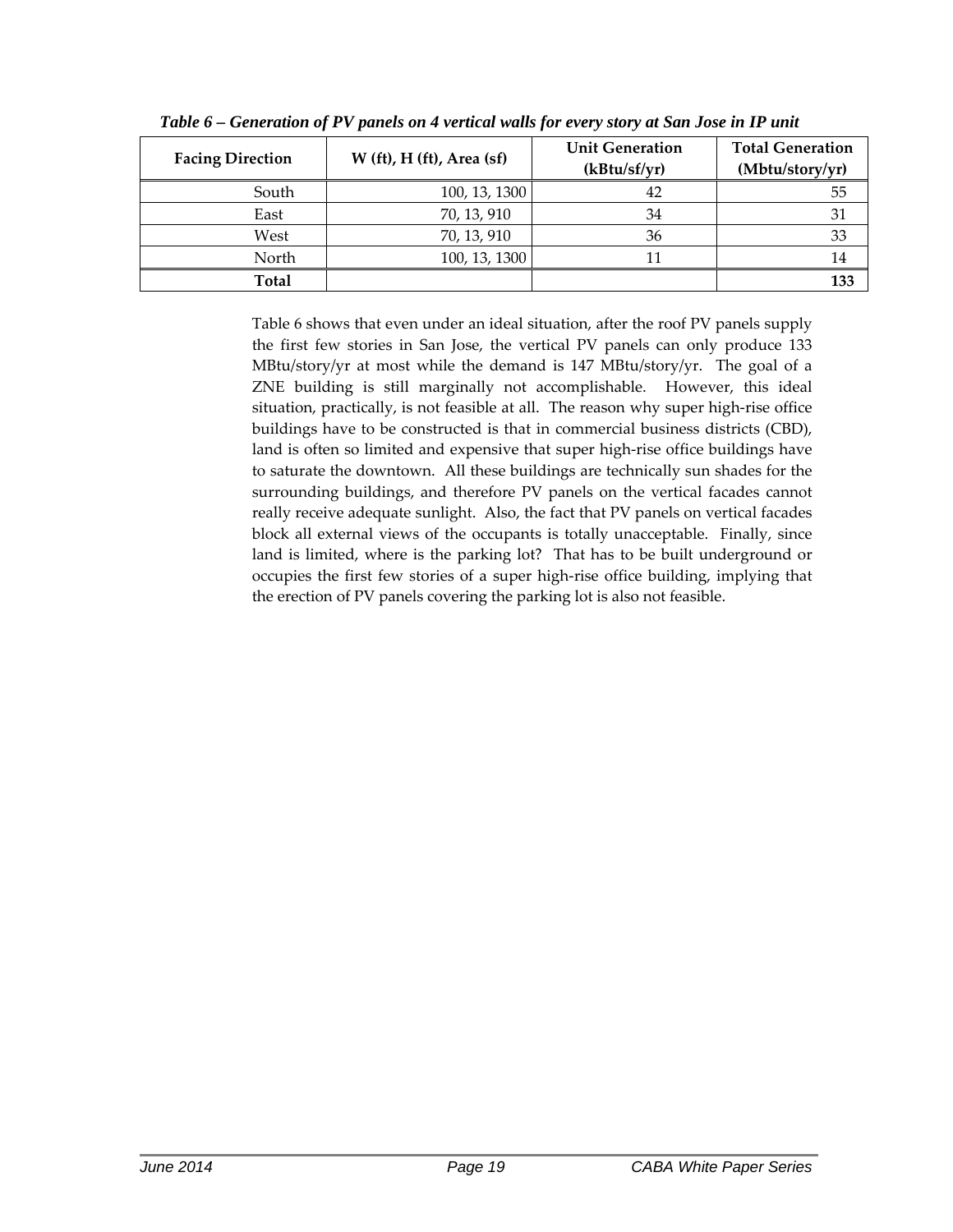#### The Suggested Solution

Let's re-examine the definitions of ZNEBs. An ZNEB:C uses renewable energy sources as described in ZNEB:A and ZNEB:B, but also uses renewable energy sources available off-site to be transported to generate energy on-site. An ZNEB:D uses renewable energy sources as described in ZNEB:A, ZNEB:B and ZNEB:C, but also purchases certified recently added off‐site renewable energy sources. Such definitions have inspired us to propose a solution to realize the goal of ZNE super high‐rise commercial buildings.

It is apparent from the literature and the simple estimations in the previous section of this article that a super high-rise building always consumes much more energy than it can generate on‐site. This is due to the limited roof area for installing photovoltaic panels and wind turbines, but an ZNEB:C or ZNEB:D is allowed to get help from off‐site renewable energy sources.

Office buildings provide a work environment for the managers who run the businesses on behalf of their companies. These managers, of course, live in their own residential houses or apartments and travel to work in these office buildings. We propose to consider such an ultra low‐energy super high‐rise office building (ULEB) as a component of a ZNE community or cluster consisting

of the office building plus all the houses and apartments of these managers. Most houses and apartments in North America and Europe are low‐rise, at most three stories high. It is much easier to develop residential NNEBs (Negative Net Energy Buildings – those that generate more electrical energy than consumed annually). The resultant summation of energy consumption and generation of all these NNEBs and the dedicated ULEB can provide us with an equivalent ZNEB cluster or community, as shown in Figure 1. Since all these managers contribute to the business operated in the



**Figure 1 – Concept of ZNEB Cluster**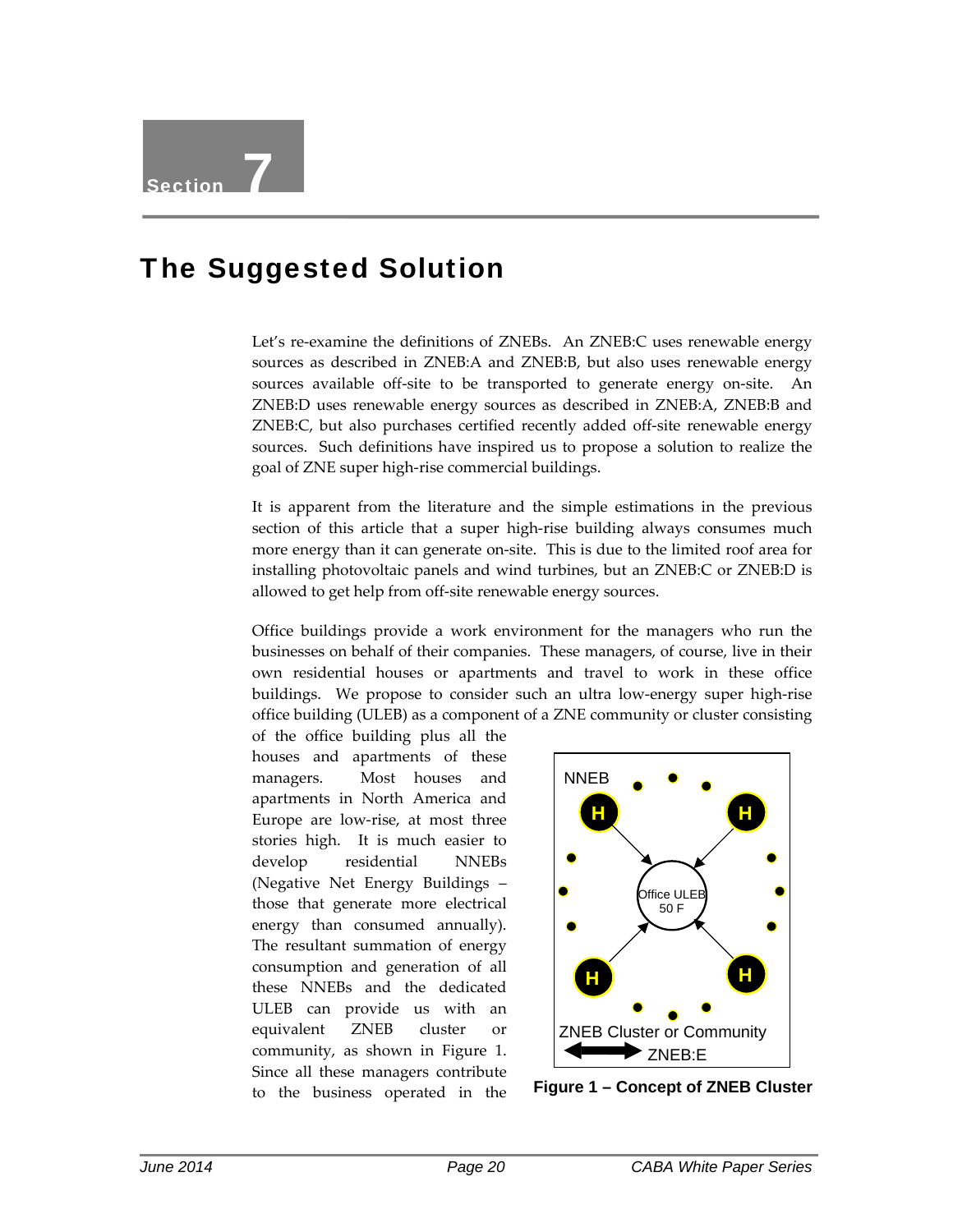particular ULEB, they should also contribute to that ZNEB cluster in terms of achieving the annual energy goal. The owner of that ULEB then purchases the excess electrical energy generated by all NNEBs of these managers to fulfil the overall requirement of the ZNEB. We call this concept ZNEB:E. To fit into the existing four definitions of ZNEBs, we propose ZNEB:E buildings, which are ultra low energy buildings with an overall EUI = 21 kBtu/sf/yr (239 MJ/m<sup>2</sup>/yr) or less and rely on on‐site renewable energy sources plus renewable contribution from certified houses or apartments of occupants.

In our exemplar office tower at San Jose, if the roof PV panels can adequately supply the annual consumption of the first three stories, the remaining 47 stories have to rely on the NNE homes of the managers. A simple estimation is conducted here. A 7,000‐sf story can accommodate 50 managers and the whole building 2,500 managers who live in, to be conservative say, 1,000 houses. Not all managers working in the super high‐rise office tower can afford or choose to live in a house. Therefore, a conservative figure of 1,000 houses for 2,500 managers is proposed here. We shall demonstrate below that we do not even need 1,000 houses.

Ignoring the first three stories which are supplied by on‐site PV panels, the remaining part of the whole building consumes 147 MBtu/story/yr x 47 stories = 6,909 MBtu/yr. It is assumed that a standard 8 kW PV panel, with an array size of 538 sf (50 m<sup>2</sup>), with a tilt angle of  $31^\circ$  facing south, is installed on top of the roof of every house of an officer at San Jose (climate zone 4). The house is a single family model, 2,116 sf detached home with 3 bedrooms and 2 bathrooms. The site EUI according to Arup (Arup 2012) is around 13 kBtu/sf/yr. That means, the total on‐site load is 27.5 MBtu/yr. According to PVWatts Calculator, 39.2 MBtu (11,484 kWh) of electrical energy can be generated per year. If a fair rate is adopted with the utility company, a net 11.7 MBtu/yr can be fed into the grid by each house, or 11,700 MBtu/yr for 1,000 houses. This is obviously good enough to turn the whole 50‐story ULE office tower into an ZNE community.

Society is not driven by mathematics; it is mainly influenced by economics. The major obstacle currently to ZNEB is from the electric utilities. Their business is to sell electrical energy to customers, but now, the ZNEB model forces them to buy electrical energy back from customers. Obviously, these suppliers are unhappy with buying power from customers. There are public policy debates about imposing some cost (or reduced benefit) on electrical energy fed into the grid from customers' renewable energy sources because resources are needed to stabilize the whole grid when everybody tries to feed power into it. The government must play a strong role to make sure laws and codes facilitate such exchanges and leverage the technology of the utilities to help install and interconnect smart grid systems for consumers.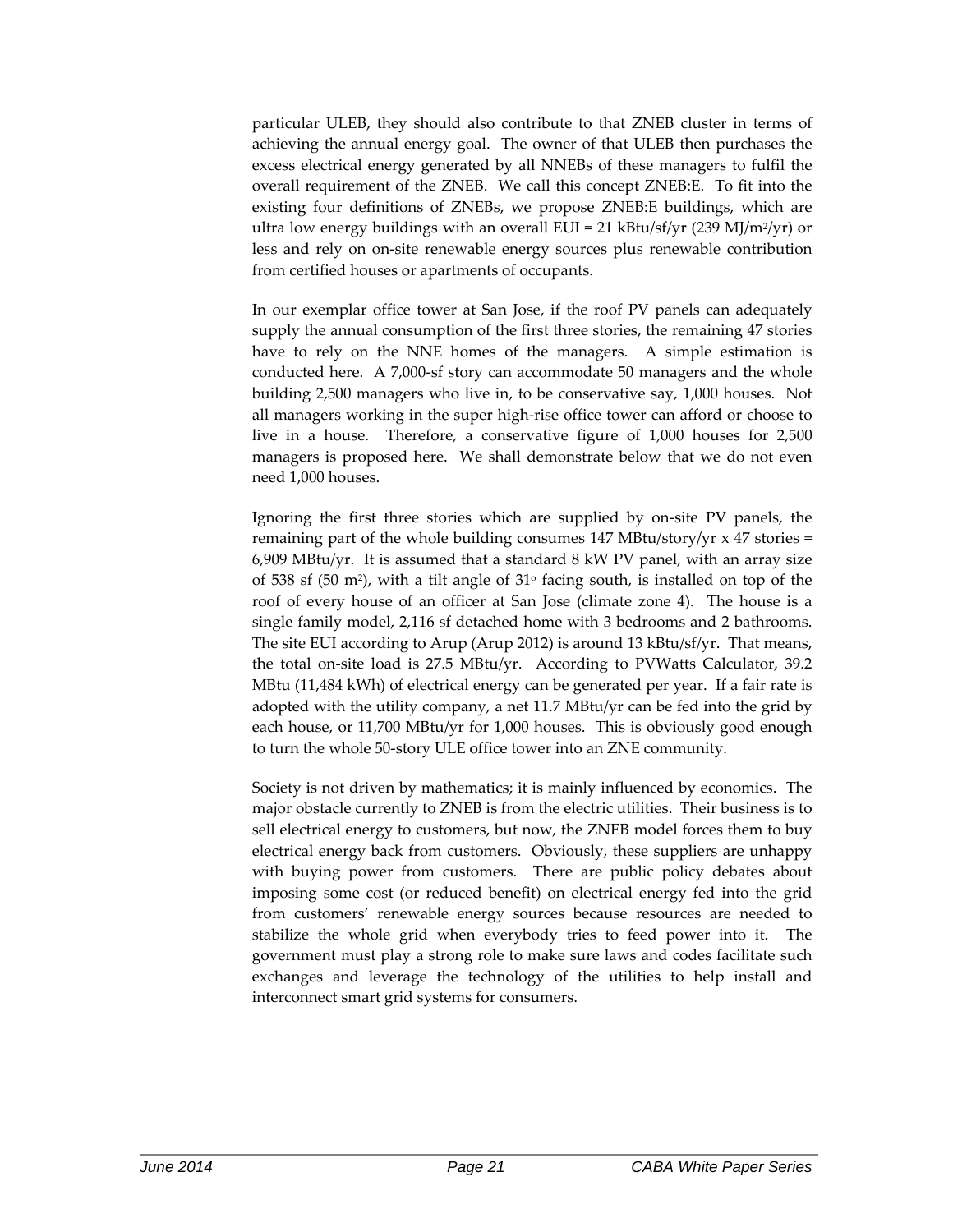#### Conclusion and Recommendations

The trend toward ZNE buildings is not just a national drive but also a global drive. Mankind needs to do whatever is necessary to reduce the emission of GHGs and to reduce reliance on fossil fuels that are not renewable. Definitions of ZNEBs are discussed. It is evident from both literature and simple exemplar buildings at three cities that it is impossible to turn a super high‐rise office building to ZNE by on‐site generation of renewable energy.

The EUI of these super high‐rise office towers must be mitigated with a target of 21 kBtu/sf/yr (239 MJ/m<sup>2</sup>/yr) or less. State-of-the-art technologies that are currently available to help buildings achieve this targeted EUI are described. Then, a solution is proposed that every manager working inside the office building has an obligation to contribute to the goal of making it ZNE. They feed electrical energy generated at their homes, thus forming a ZNEB cluster. Mathematically and technically, this is totally feasible when the house is one to two stories high, as is common. However, concerns from electric utilities must not be neglected. Without their support, it is difficult to implement this proposal.

The recognition by utilities and public regulators of the need to transform the 100‐year‐old electrical and gas regulated utility business model is evident by the recent GridWise® Architecture Council (GWAC) issuance of the Transactive Energy Framework (www.gridwiseac.org). It starts to address the challenge of transforming the electric industry from centralized production to distributed energy resources including renewable energy sources. Transactive Energy is a set of economic and control tools intended to maintain grid stability as renewables proliferate (Wacks 2013). Some renewables may be large solar and wind farms operated by existing utilities; others may be local generation by consumers, both residential and commercial, who sell excess production by inserting it into the grid. ZNE and Transactive Energy are both important methods for reducing carbon emissions while providing clean, reliable energy as we transition from the industrial to the informational age.

In compliance with EISA, it is the responsibility of commercial building managers in the U.S. to pursue the ZNE goal by 2030. Employers may give incentives to their staff to erect PV panels on the roof of their houses and feed electrical energy into the grid. Incentives may include financial support for installation and maintenance, electricity rate compensation, and sustainable employee awards, etc. The government must provide incentives to these utilities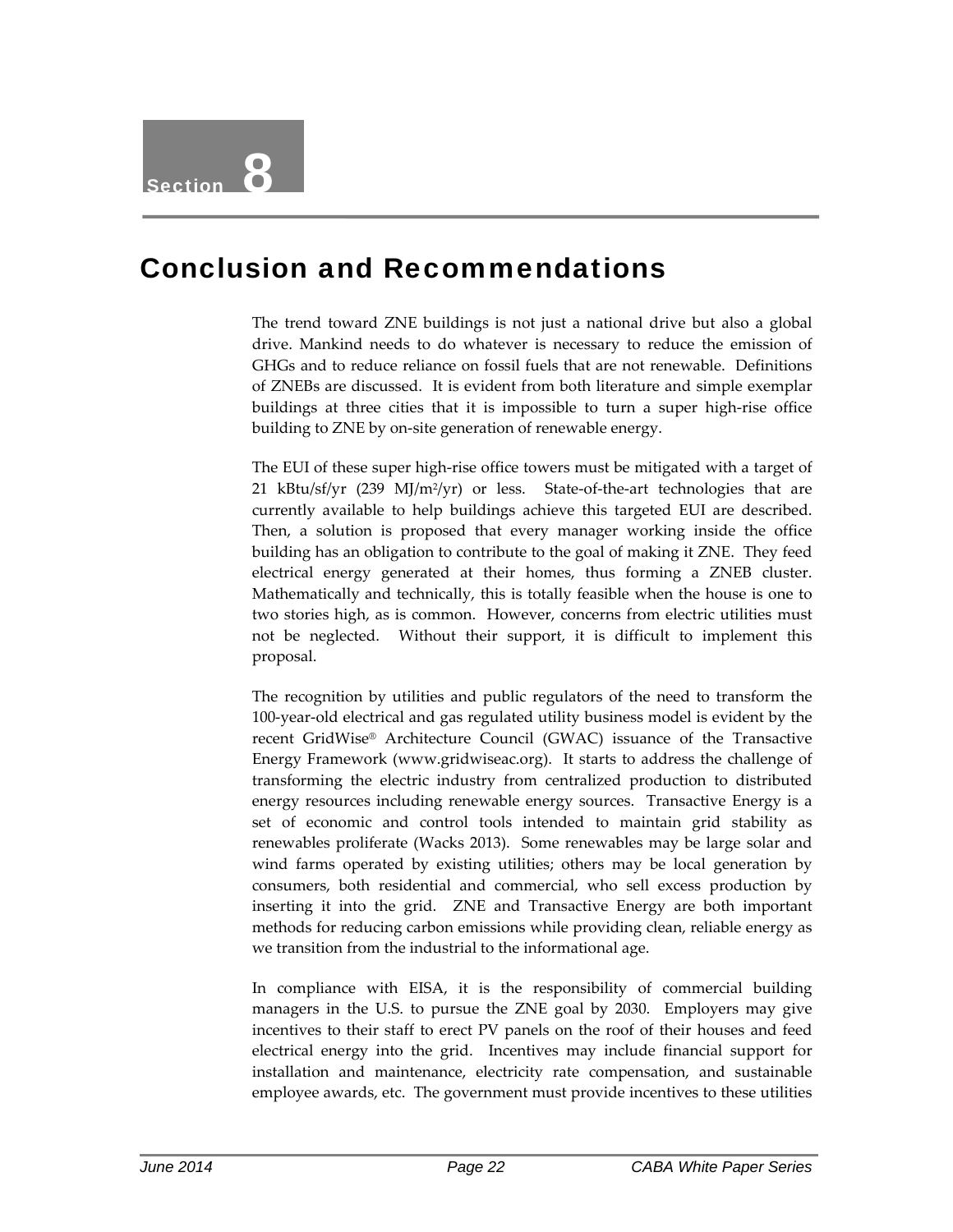and to energy consumers to encourage cooperation for a successful system. Codes in all states must be enforced so that super high‐rise buildings are more widely separated in order to increase solar energy absorption. If these buildings are not congested in the commercial business districts, PV panels on the vertical façade and on parking lot covers will then become practical. Nevertheless, this initiative is not easy to accomplish. An impetus from public policy is required. The government should reward building owners with tax incentives, density bonuses, expedited permitting, grants, loans, insurance, etc. to achieve the EISA goal for all super high‐rise office towers.

Finally, the willingness of corporate managers in these buildings to participate in this scheme is essential. The implementation of this scheme requires significant co‐ordination between building owners, company employers, and managers, as well as the government, utility suppliers, and the general public. Further research is recommended since the deadline for achieving NZE building is approaching.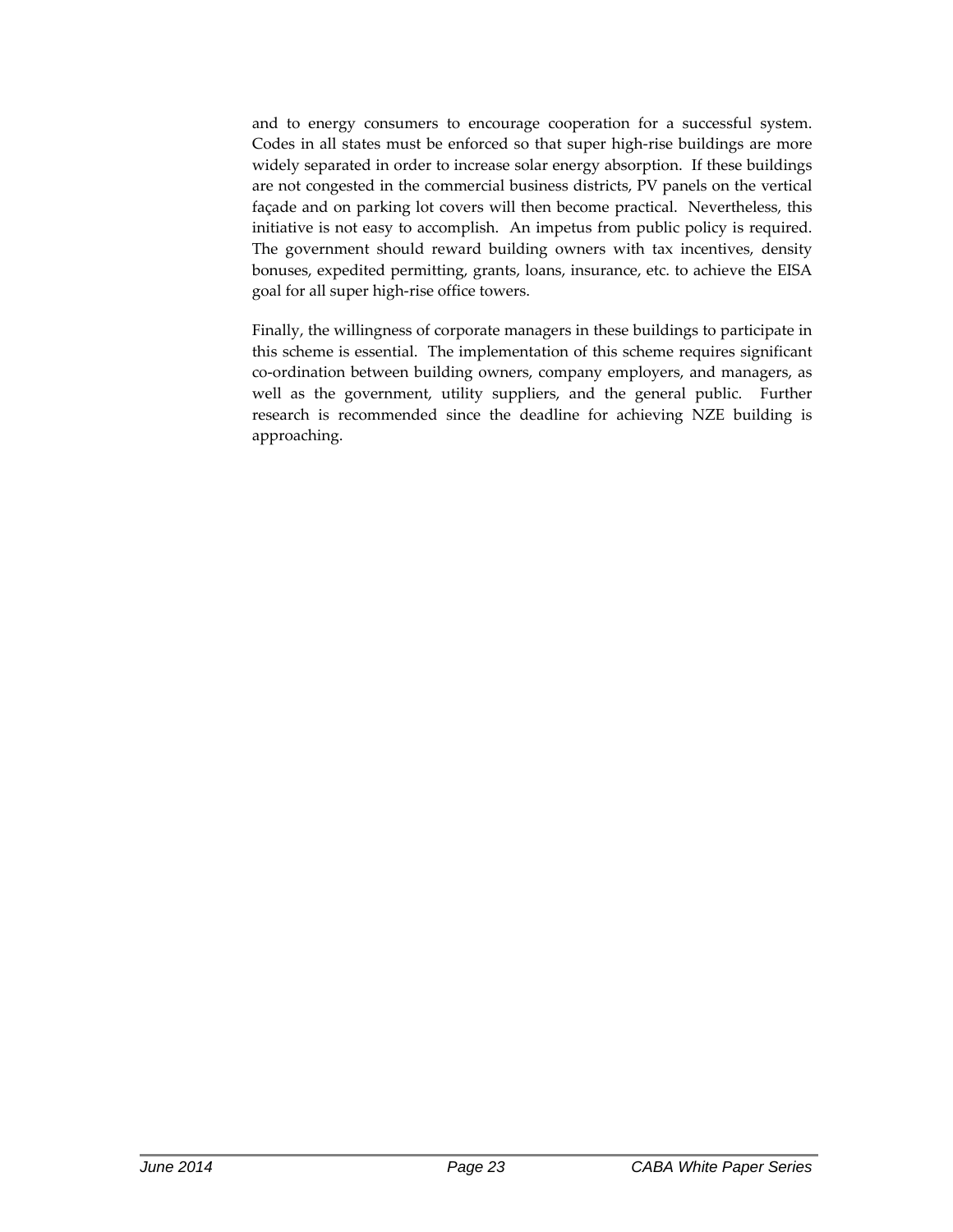This White Paper is for informational purposes only. CABA MAKES NO WARRANTIES, EXPRESS OR IMPLIED, IN THIS WHITE PAPER. CABA cannot be responsible for errors in typography or photography.

Trademarks and trade names may be used in this document to refer to either the entities claiming the marks and names or their products. CABA disclaims proprietary interest in the marks and names of others.

© Copyright 2014 Continental Automated Building Association. All rights reserved.

Information in this document is subject to change without notice.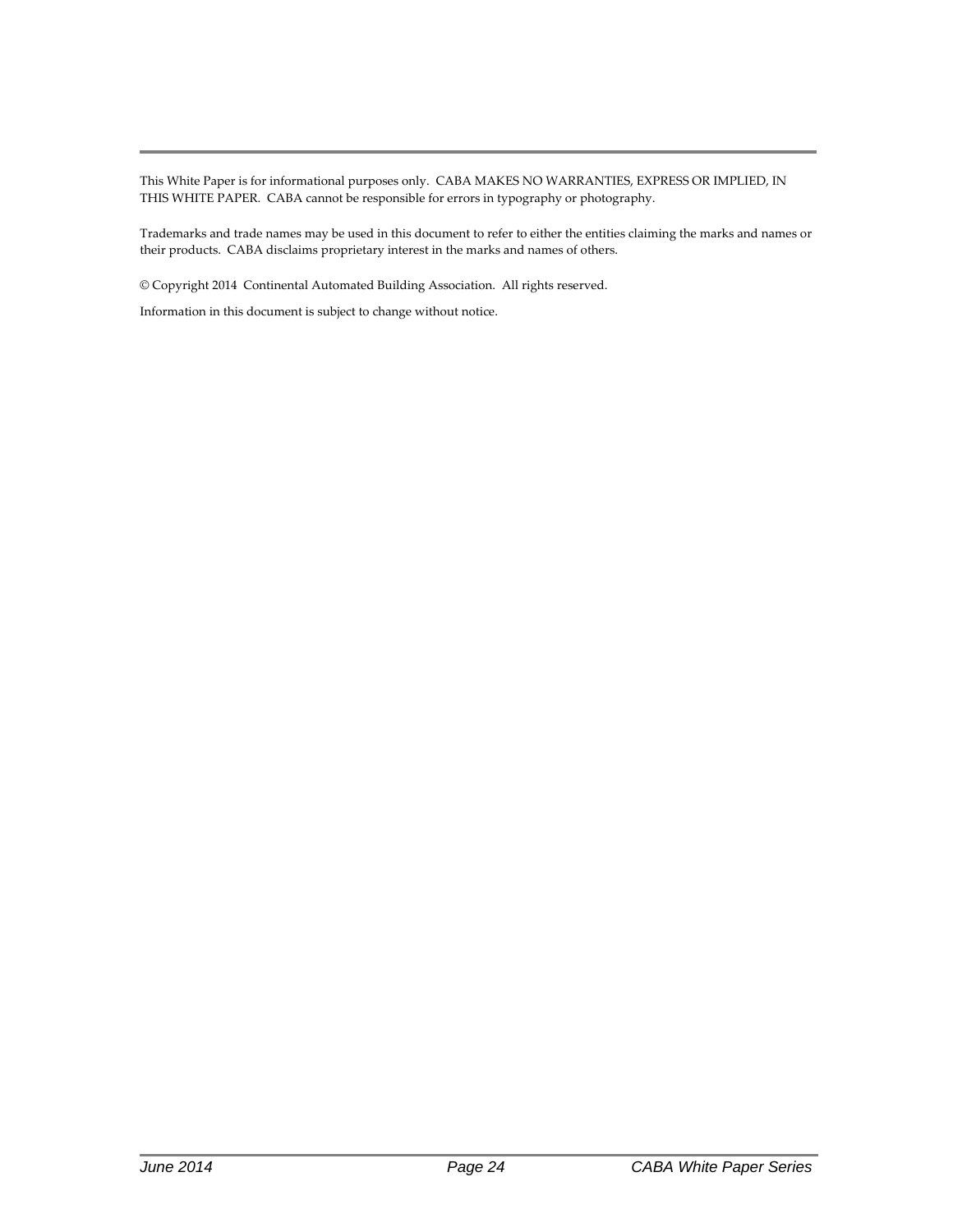

#### Acknowledgements

The authors would like to acknowledge the useful comments provided by Mr. Marek Dziedzic and Dr. Simon Foo, both from Public Works and Government Services Canada.